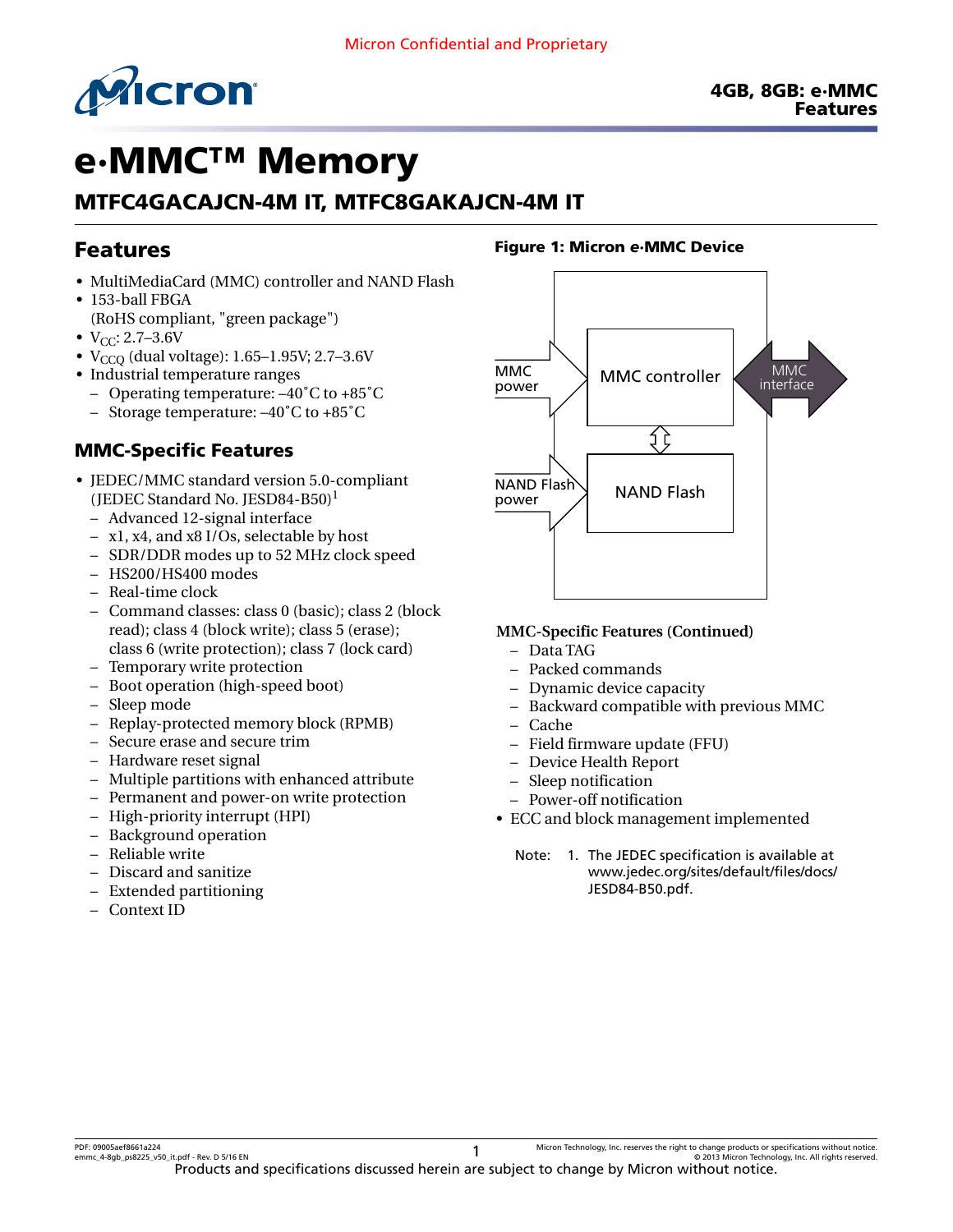

### *e*·MMC Performance and Current Consumption

#### Table 1: MLC Partition Sequential Performance

|                        | <b>Typical Values (MB/s)</b> |     |  |  |  |
|------------------------|------------------------------|-----|--|--|--|
| Condition <sup>1</sup> | 4GB                          | 8GB |  |  |  |
| <b>HS400</b>           |                              |     |  |  |  |
| Write                  | 14                           | 22  |  |  |  |
| Read                   | 160                          | 190 |  |  |  |
| <b>HS200</b>           |                              |     |  |  |  |
| Write                  | 14                           | 22  |  |  |  |
| Read                   | 150                          | 170 |  |  |  |
| <b>DDR 52</b>          |                              |     |  |  |  |
| Write                  | 14                           | 20  |  |  |  |
| Read                   | 90                           | 90  |  |  |  |

Note: 1. Bus in x8 I/O mode. Sequential access of 1MB chunk. Additional performance data, such as system performance on a specific application board, will be provided in a separate document upon customer request.

#### Table 2: MLC Partition Random Performance

|                        | <b>Typical Values (IOPS)</b> |                  |              |                  |  |  |  |
|------------------------|------------------------------|------------------|--------------|------------------|--|--|--|
|                        |                              | 4GB              |              | 8GB              |  |  |  |
| Condition <sup>1</sup> | <b>Burst</b>                 | <b>Sustained</b> | <b>Burst</b> | <b>Sustained</b> |  |  |  |
| <b>HS400</b>           |                              |                  |              |                  |  |  |  |
| Write (Cache On)       | 2000 - 3500                  | $500 - 2800$     | 3500 - 5000  | $500 - 3500$     |  |  |  |
| Write (Cache Off)      | 1000 - 1300                  | 400 - 1100       | 1000 - 1300  | 400 - 1100       |  |  |  |
| Read                   | n/a                          | $3000 - 6000$    | n/a          | 3800 - 6500      |  |  |  |
| <b>HS200</b>           |                              |                  |              |                  |  |  |  |
| Write (Cache On)       | 2000 - 3500                  | $500 - 2800$     | 3000 - 4800  | $500 - 3500$     |  |  |  |
| Write (Cache Off)      | 1000 - 1300                  | 400 - 1100       | 1000 - 1300  | 400 - 1100       |  |  |  |
| Read                   | n/a                          | $3000 - 6000$    | n/a          | 3500 - 6000      |  |  |  |
| <b>DDR 52</b>          |                              |                  |              |                  |  |  |  |
| Write (Cache On)       | 2000 - 3000                  | $500 - 2800$     | 3000 - 4500  | 500 - 3500       |  |  |  |
| Write (Cache Off)      | 1000 - 1300                  | 400 - 1100       | 1000 - 1300  | 400 - 1100       |  |  |  |
| Read                   | n/a                          | 2500 - 5000      | n/a          | 3000 - 5000      |  |  |  |

Note: 1. Bus in x8 I/O mode. Random access of 4KB chunk over various spans (1GB to full card). Additional performance data, such as system performance on a specific application board, will be provided in a separate document upon customer request.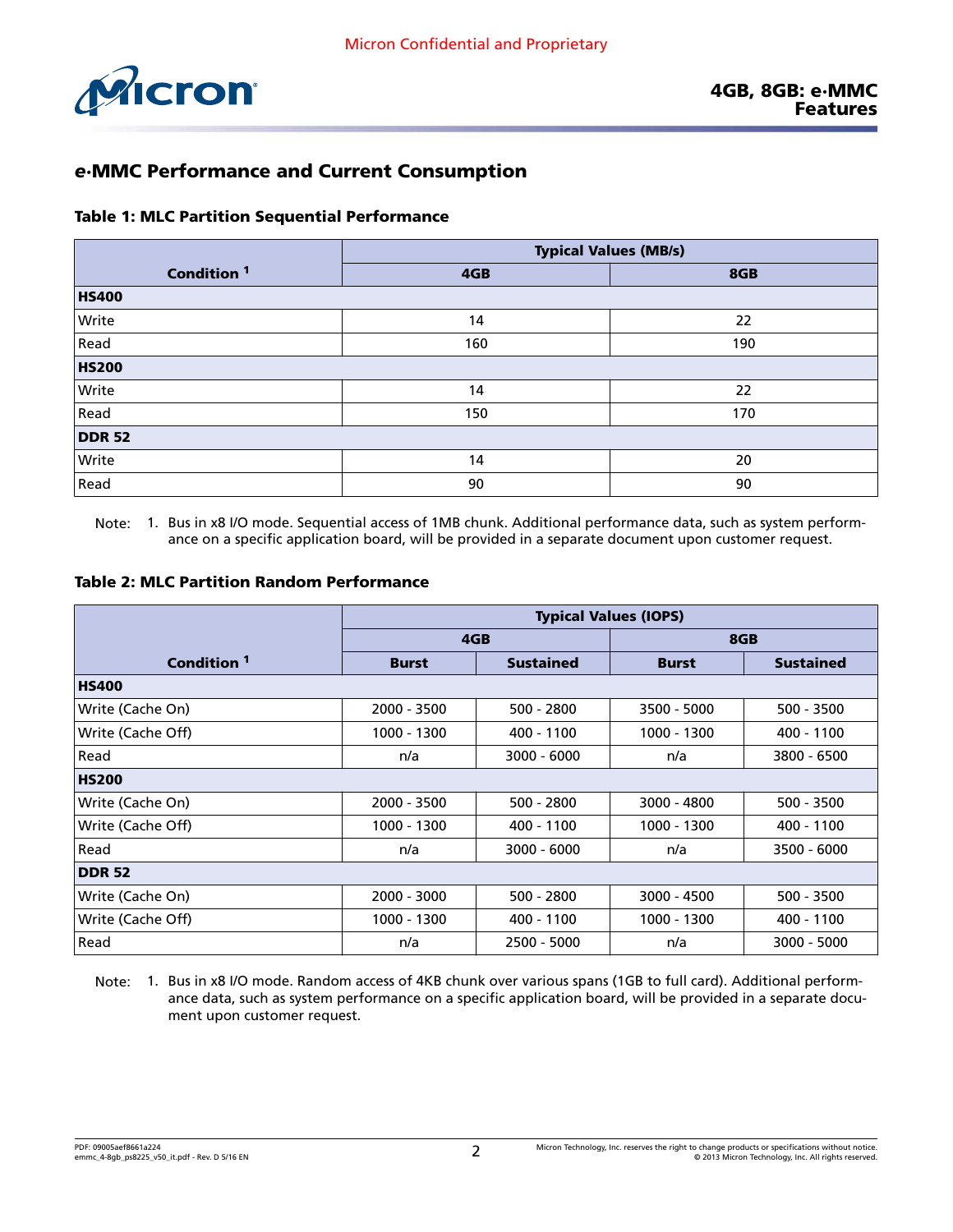

#### Table 3: Current Consumption

|                        |        | <b>Typical Values (I<sub>CC</sub>/I<sub>CCQ</sub>)</b> |             |
|------------------------|--------|--------------------------------------------------------|-------------|
| Condition <sup>1</sup> | 4GB    | 8GB                                                    | <b>Unit</b> |
| <b>HS400</b>           |        |                                                        |             |
| Write                  | 40/70  | 40/70                                                  | mA          |
| Read                   | 50/100 | 50/100                                                 | mA          |
| <b>HS200</b>           |        |                                                        |             |
| Write                  | 40/70  | 40/70                                                  | mA          |
| Read                   | 50/100 | 50/100                                                 | mA          |
| <b>DDR 52</b>          |        |                                                        |             |
| Write                  | 30/60  | 30/60                                                  | mA          |
| Read                   | 20/70  | 20/70                                                  | mA          |
| Idle/Standby           |        |                                                        |             |
| Sleep                  | 0/200  | 0/200                                                  | uA          |
| Auto-Standby           | 35/230 | 35/230                                                 | uA          |

Note:  $\:$  1. Bus in x8 I/O mode. V<sub>CC</sub> = 3.6V and V<sub>CCQ</sub> = 1.95V. 25°C. Measurements done as average RMS current consumption. I<sub>CCQ</sub> in READ operation measurements with tester load disconnected.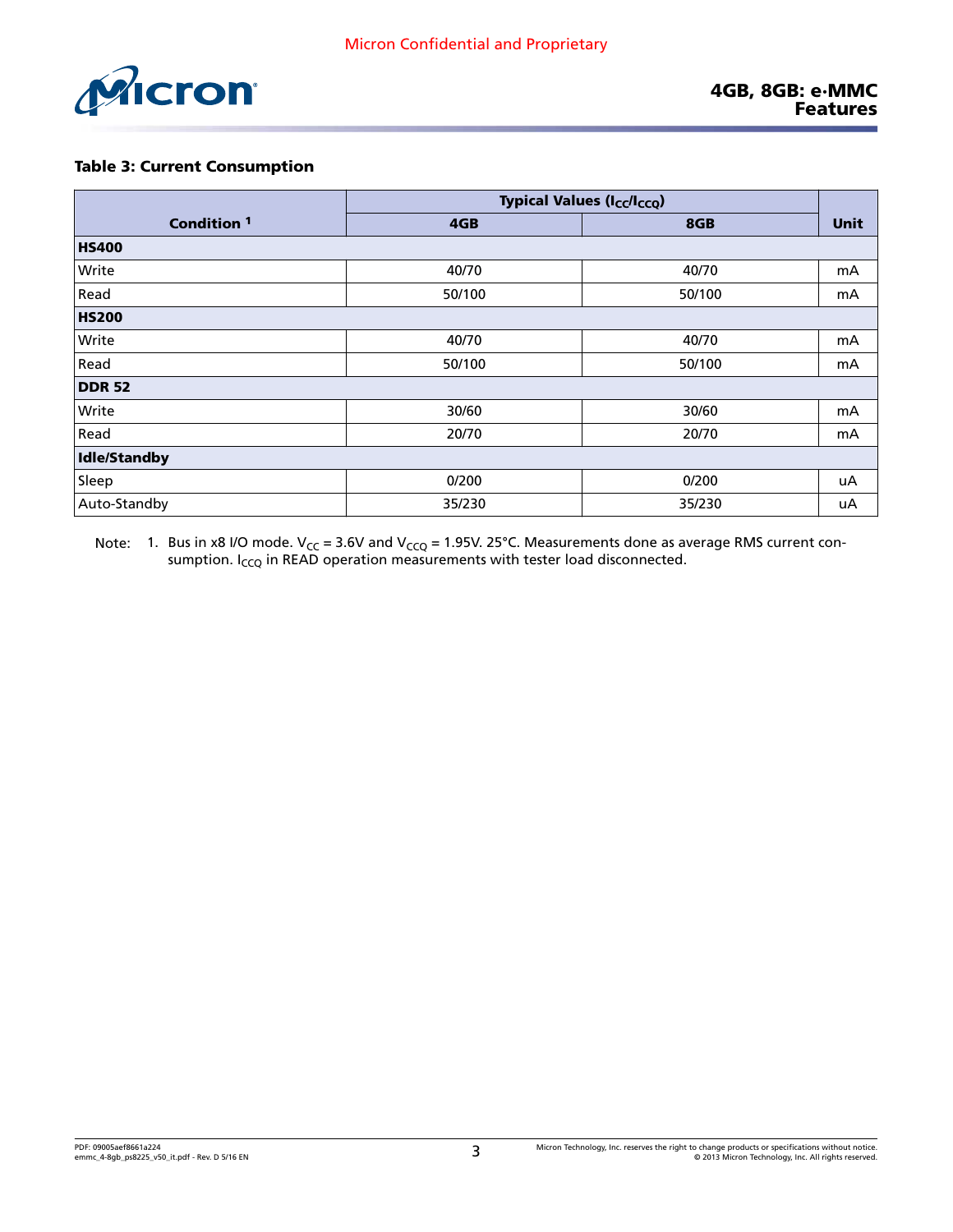

### Part Numbering Information

Micron® *e*·MMC memory devices are available in different configurations and densities.

#### Figure 2: *e*·MMC Part Numbering



#### Table 4: Ordering Information

| <b>Base Part Number</b> | <b>Density</b> | <b>Package</b>              | <b>Shipping</b> |
|-------------------------|----------------|-----------------------------|-----------------|
| MTFC4GACAJCN-4M IT      | 4GB            | 153-ball VFBGA              | Trav            |
|                         |                | 11.5mm x 13.0mm x 1.0mm     | Tape and reel   |
| MTFC8GAKAJCN-4M IT      | 8GB            | 153-ball VFBGA              | Trav            |
|                         |                | 11.5mm $x$ 13.0mm $x$ 1.0mm | Tape and reel   |

### Device Marking

Due to the size of the package, the Micron-standard part number is not printed on the top of the device. Instead, an abbreviated device mark consisting of a 5-digit alphanumeric code is used. The abbreviated device marks are cross-referenced to the Micron part numbers at the FBGA Part Marking Decoder site: [www.micron.com/decoder.](http://www.micron.com/decoder)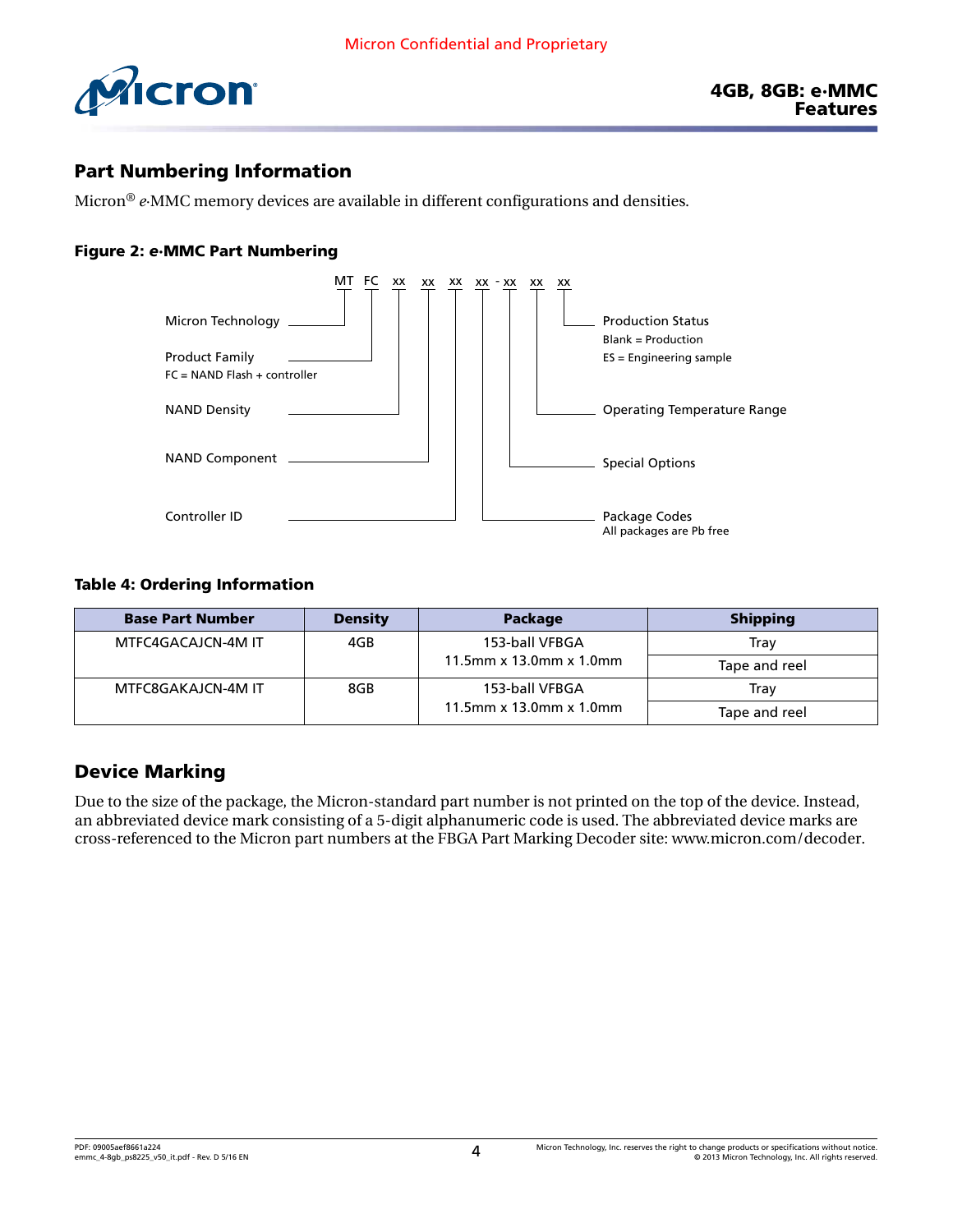

# General Description

Micron *e*.MMC is a communication and mass data storage device that includes a Multi-MediaCard (MMC) interface, a NAND Flash component, and a controller on an advanced 11-signal bus, which is compliant with the MMC system specification. Its cost per bit, small package sizes, and high reliability make it an ideal choice for industrial applications like infrastructure and networking equipment, PC and servers, a variety of other industrial products.

The nonvolatile *e*.MMC draws no power to maintain stored data, delivers high performance across a wide range of operating temperatures, and resists shock and vibration disruption.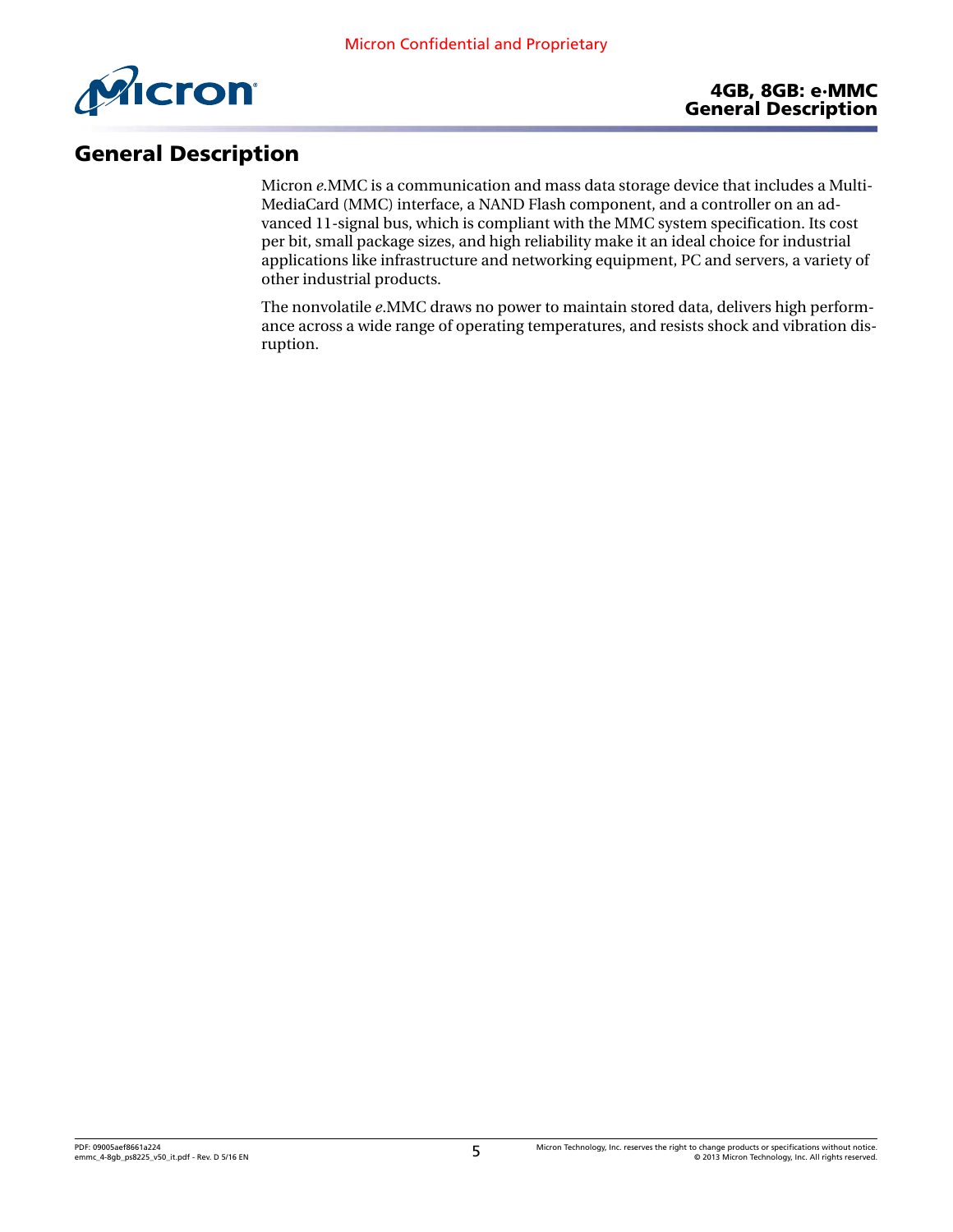

# Signal Descriptions

#### Table 5: Signal Descriptions

| Symbol                   | <b>Type</b>              | <b>Description</b>                                                                                                                                                                                                                                                                                                                                                                                                                                                                                                                                                                                                                                    |
|--------------------------|--------------------------|-------------------------------------------------------------------------------------------------------------------------------------------------------------------------------------------------------------------------------------------------------------------------------------------------------------------------------------------------------------------------------------------------------------------------------------------------------------------------------------------------------------------------------------------------------------------------------------------------------------------------------------------------------|
| <b>CLK</b>               | Input                    | Clock: Each cycle of the clock directs a transfer on the command line and on the data line(s). The<br>frequency can vary between the minimum and the maximum clock frequency.                                                                                                                                                                                                                                                                                                                                                                                                                                                                         |
| RST_n                    | Input                    | Reset: The RST_n signal is used by the host for resetting the device, moving the device to the pre-<br>idle state. By default, the RST_n signal is temporarily disabled in the device. The host must set ECSD<br>register byte 162, bits[1:0] to 0x1 to enable this functionality before the host can use it.                                                                                                                                                                                                                                                                                                                                         |
| <b>CMD</b>               | I/O                      | Command: This signal is a bidirectional command channel used for command and response trans-<br>fers. The CMD signal has two bus modes: open-drain mode and push-pull mode. Commands are<br>sent from the MMC host to the device, and responses are sent from the device to the host.                                                                                                                                                                                                                                                                                                                                                                 |
| DAT[7:0]                 | I/O                      | Data I/O: These are bidirectional data signals. The DAT signals operate in push-pull mode. By de-<br>fault, after power-on or assertion of the RST_n signal, only DAT0 is used for data transfer. The<br>MMC controller can configure a wider data bus for data transfer either using DAT[3:0] (4-bit mode)<br>or DAT[7:0] (8-bit mode). The device includes internal pull-up resistors for data lines DAT[7:1]. Im-<br>mediately after entering the 4-bit mode, the device disconnects the internal pull-up resistors on<br>the DAT[3:1] lines. Upon entering the 8-bit mode, the device disconnects the internal pull-ups on<br>the DAT[7:1] lines. |
| <b>DS</b>                | Output                   | Data strobe: Generated by the device and used for data output and CRC status response output in<br>HS400 mode. The frequency of this signal follows the frequency of CLK. For data output, each cycle<br>of this signal directs two bits transfer (2x) on the data, one bit for the positive edge and the other<br>bit for the negative edge. For CRC status response output, the CRC status is latched on the positive<br>edge only, and is "Don't Care" on the negative edge.                                                                                                                                                                       |
| V <sub>CC</sub>          | Supply                   | V <sub>CC</sub> : NAND interface (I/F) I/O and NAND Flash power supply.                                                                                                                                                                                                                                                                                                                                                                                                                                                                                                                                                                               |
| V <sub>CCQ</sub>         | Supply                   | V <sub>CCQ</sub> : e.MMC controller core and e.MMC I/F I/O power supply.                                                                                                                                                                                                                                                                                                                                                                                                                                                                                                                                                                              |
| $V_{SS}$ <sup>1</sup>    | Supply                   | V <sub>SS</sub> : NAND I/F I/O and NAND Flash ground connection.                                                                                                                                                                                                                                                                                                                                                                                                                                                                                                                                                                                      |
| $V_{SSQ}$ <sup>1</sup>   | Supply                   | V <sub>SSO</sub> : e.MMC controller core and e.MMC I/F ground connection.                                                                                                                                                                                                                                                                                                                                                                                                                                                                                                                                                                             |
| <b>V</b> <sub>DDIM</sub> |                          | Internal voltage node. Do not tie to supply voltage or ground.                                                                                                                                                                                                                                                                                                                                                                                                                                                                                                                                                                                        |
| <b>NC</b>                | $\qquad \qquad -$        | No connect: No internal connection is present.                                                                                                                                                                                                                                                                                                                                                                                                                                                                                                                                                                                                        |
| <b>RFU</b>               | $\overline{\phantom{0}}$ | Reserved for future use: No internal connection is present. Leave it floating externally.                                                                                                                                                                                                                                                                                                                                                                                                                                                                                                                                                             |

Note: 1.  $V_{SS}$  and  $V_{SSQ}$  are connected internally.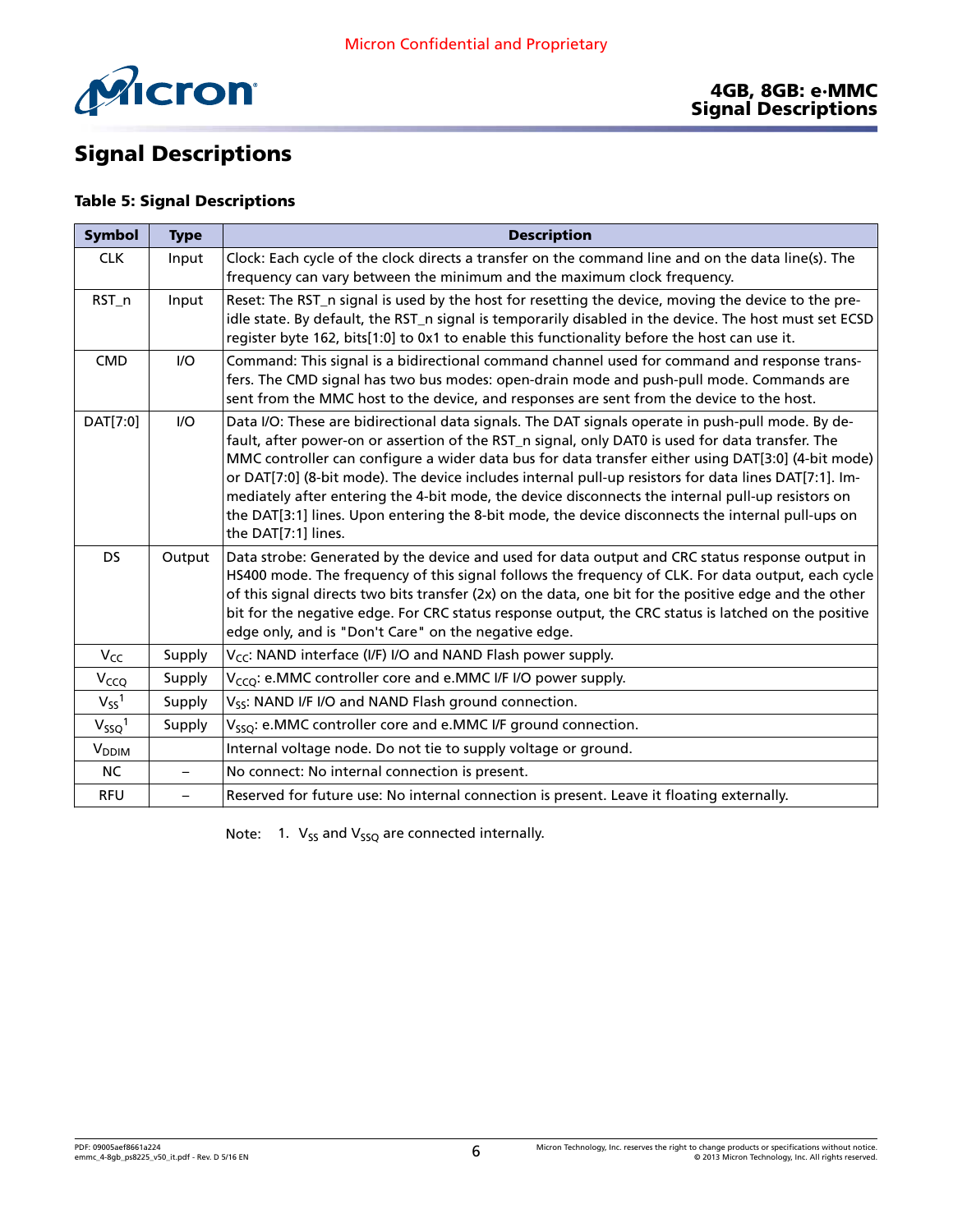

#### 4GB, 8GB: e·MMC 153-Ball Signal Assignments

# 153-Ball Signal Assignments

#### Figure 3: 153 Ball (Top View, Ball Down)



- Notes: 1. Some previous versions of the JEDEC product or mechanical specification had defined reserved for future use (RFU) balls as no connect (NC) balls. NC balls assigned in the previous specifications could have been connected to ground on the system board. To enable new feature introduction, some of these balls are assigned as RFU in the v4.4 mechanical specification. Any new PCB footprint implementations should use the new ball assignments and leave the RFU balls floating on the system board.
	- 2.  $V_{CC}$ ,  $V_{CCO}$ ,  $V_{SS}$ , and  $V_{SSO}$  balls must all be connected on the system board.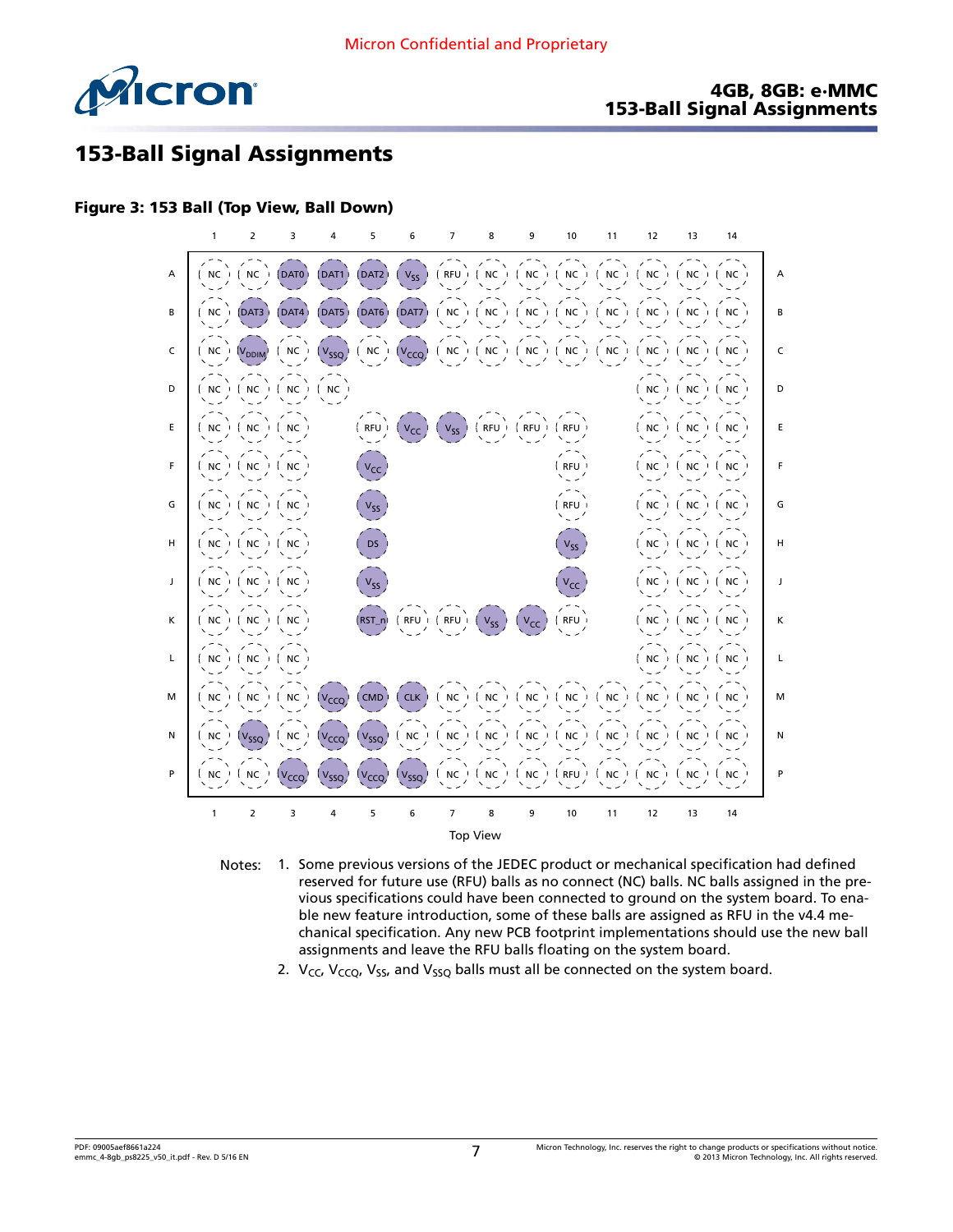

# Package Dimensions



Note: 1. Dimensions are in millimeters.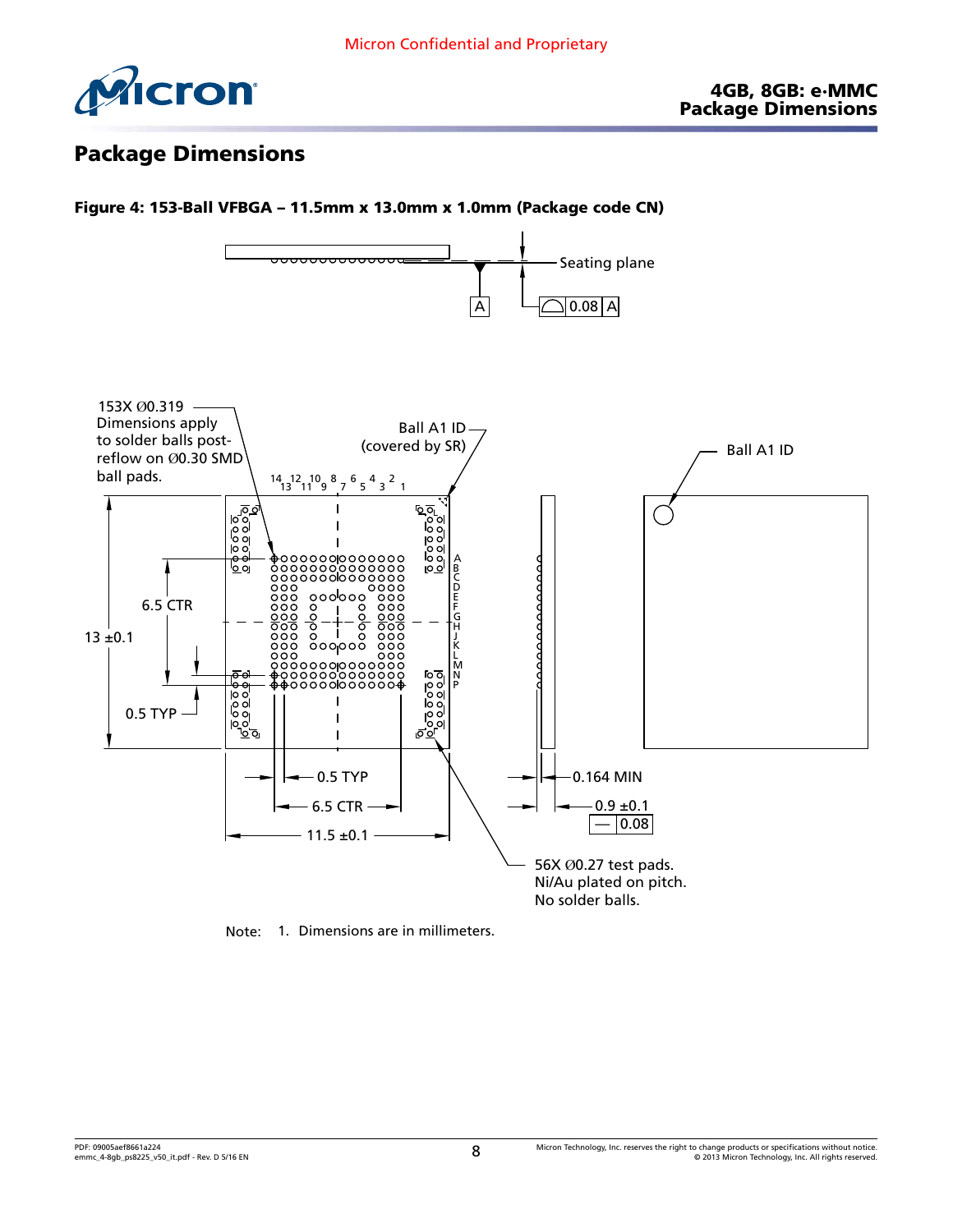

### Architecture

#### Figure 5: *e*.MMC Functional Block Diagram



Note: 1.  $V_{SS}$  and  $V_{SSQ}$  are internally connected.

### MMC Protocol Independent of NAND Flash Technology

The MMC specification defines the communication protocol between a host and a device. The protocol is independent of the NAND Flash features included in the device. The device has an intelligent on-board controller that manages the MMC communication protocol.

The controller also handles block management functions such as logical block allocation and wear leveling. These management functions require complex algorithms and depend entirely on NAND Flash technology (generation or memory cell type).

The device handles these management functions internally, making them invisible to the host processor.

#### Defect and Error Management

Micron *e*.MMC incorporates advanced technology for defect and error management. If a defective block is identified, the device completely replaces the defective block with one of the spare blocks. This process is invisible to the host and does not affect data space allocated for the user.

The device also includes a built-in error correction code (ECC) algorithm to ensure that data integrity is maintained.

To make the best use of these advanced technologies and ensure proper data loading and storage over the life of the device, the host must exercise the following precautions:

- Check the status after WRITE, READ, and ERASE operations.
- Avoid power-down during WRITE and ERASE operations.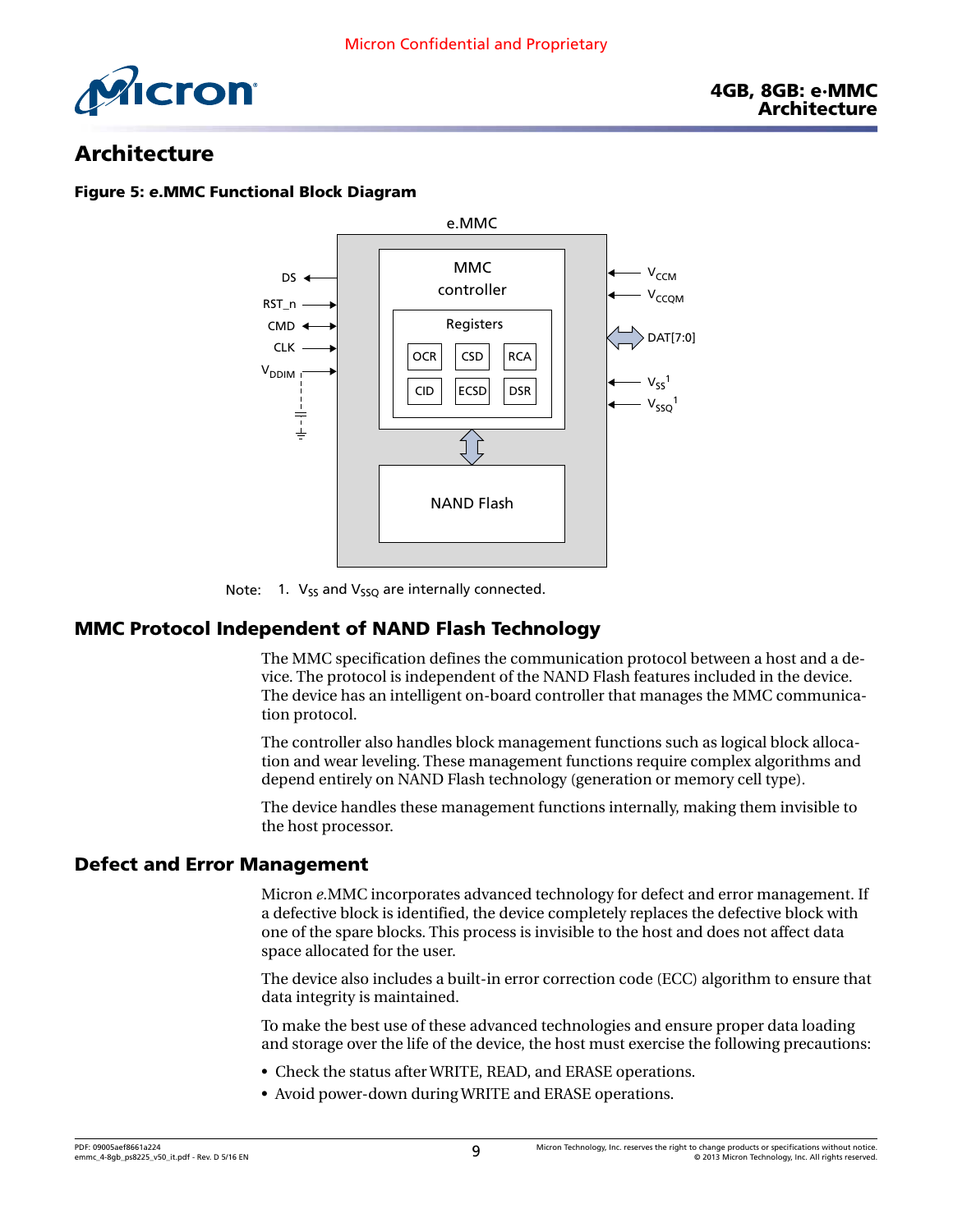

# OCR Register

The 32-bit operation conditions register (OCR) stores the voltage profile of the card and the access mode indication. In addition, this register includes a status information bit.

#### Table 6: OCR Parameters

| <b>OCR Bits</b> | <b>OCR Value</b>                  | <b>Description</b>          |
|-----------------|-----------------------------------|-----------------------------|
| $[31]$          | 1b (ready)/0b (busy) <sup>1</sup> | Device power-on status bit  |
| [30:29]         | 10b                               | Sector mode                 |
| [28:24]         | 00000 <sub>b</sub>                | Reserved                    |
| [23:15]         | 1 1111 1111b                      | 2.7-3.6V voltage range      |
| $[14:8]$        | 000 0000b                         | $ 2.0 - 2.7V$ voltage range |
| [7]             | 1b                                | 1.70-1.95V voltage range    |
| [6:0]           | 000 0000b                         | Reserved                    |

Note: 1. OCR = C0FF8080h after the device has completed power-up.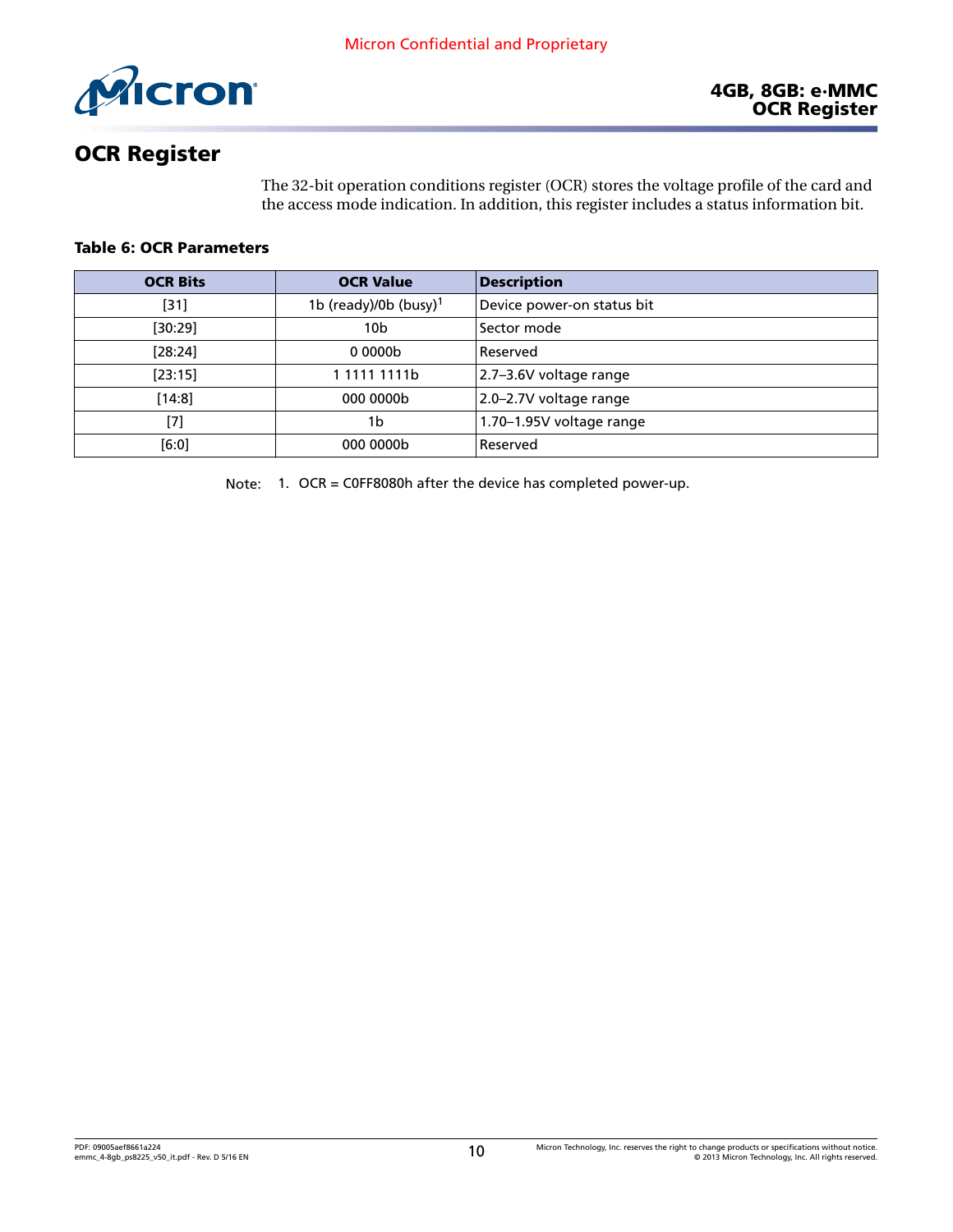

# CID Register

The card identification (CID) register is 128 bits wide. It contains the device identification information used during the card identification phase as required by e.MMC protocol. Each device is created with a unique identification number.

Table 7: CID Register Field Parameters

| <b>Name</b>               | <b>Field</b> | <b>Width</b> | <b>CID Bits</b> | <b>CID Value</b>         |
|---------------------------|--------------|--------------|-----------------|--------------------------|
| Manufacturer ID           | <b>MID</b>   | 8            | [127:120]       | 13h                      |
| Reserved                  |              | 6            | [119:114]       |                          |
| Card/BGA                  | <b>CBX</b>   | 2            | [113:112]       | 01h                      |
| <b>OEM/application ID</b> | <b>OID</b>   | 8            | [111:104]       |                          |
| Product name              | <b>PNM</b>   | 48           | [103:56]        | $\overline{\phantom{a}}$ |
| Product revision          | <b>PRV</b>   | 8            | [55:48]         |                          |
| Product serial number     | <b>PSN</b>   | 32           | [47:16]         |                          |
| Manufacturing date        | <b>MDT</b>   | 8            | [15:8]          |                          |
| CRC7 checksum             | <b>CRC</b>   | 7            | [7:1]           |                          |
| Not used; always 1        |              |              | [0]             |                          |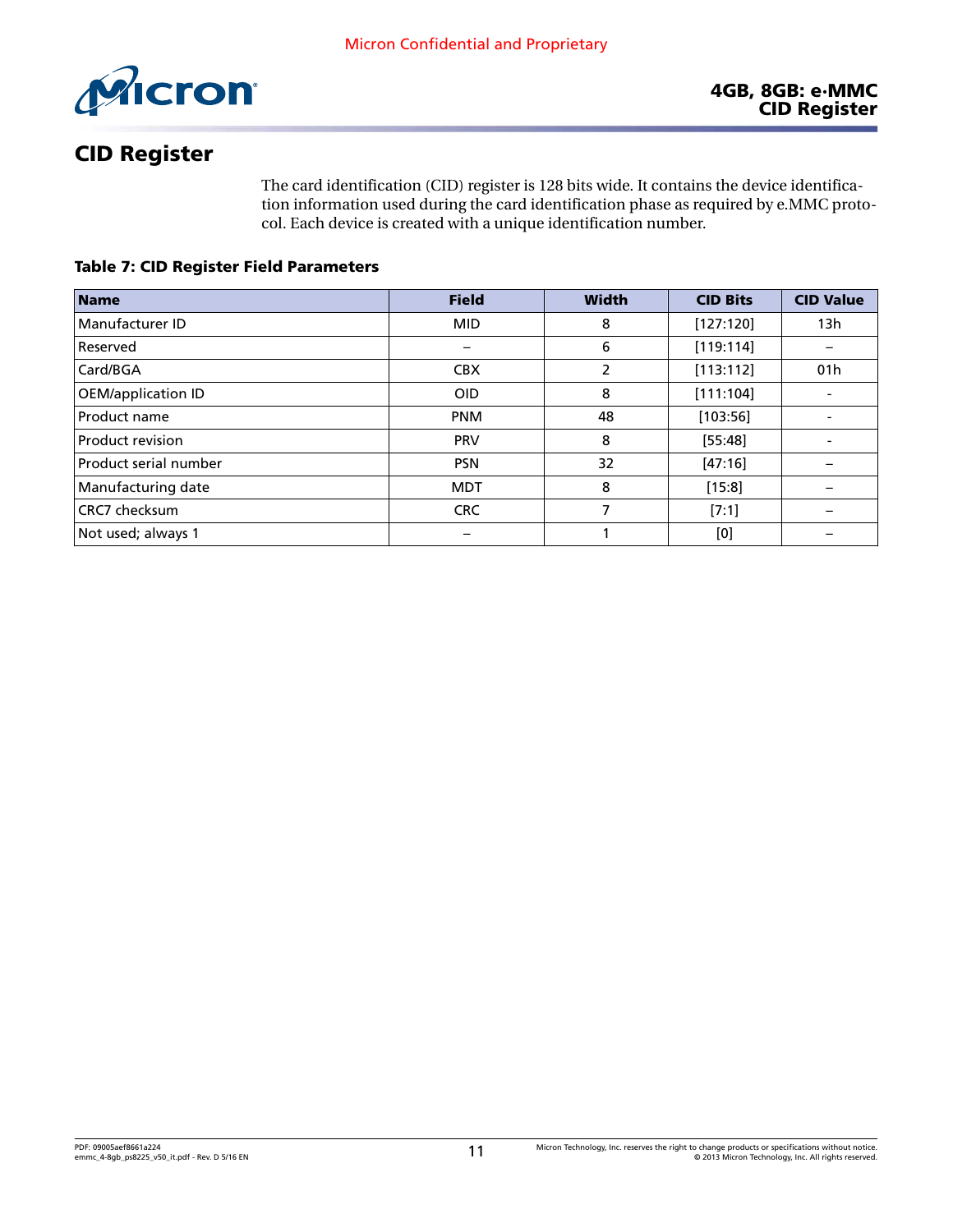

# CSD Register

The card-specific data (CSD) register provides information about accessing the device contents. The CSD register defines the data format, error correction type, maximum data access time, and data transfer speed, as well as whether the DS register can be used. The programmable part of the register (entries marked with W or E in the following table) can be changed by the PROGRAM\_CSD (CMD27) command.

#### Table 8: CSD Register Field Parameters

|                                                                | <b>Field</b>         | <b>Size</b>    | <b>Cell</b>              | <b>CSD</b><br><b>Bits</b> |                          |
|----------------------------------------------------------------|----------------------|----------------|--------------------------|---------------------------|--------------------------|
| <b>Name</b>                                                    |                      | (Bits)         | Type <sup>1</sup>        |                           | <b>CSD Value</b>         |
| <b>CSD structure</b>                                           | <b>CSD_STRUCTURE</b> | $\overline{2}$ | R                        | [127:126]                 | 3h                       |
| System specification version                                   | SPEC_VERS            | 4              | R                        | [125:122]                 | 4h                       |
| Reserved <sup>2</sup>                                          |                      | 2              | $\overline{\phantom{0}}$ | [121:120]                 | $\overline{\phantom{m}}$ |
| Data read access time 1                                        | <b>TAAC</b>          | 8              | R                        | [119:112]                 | 2Fh                      |
| Data read access time 2 in CLK cy-<br>cles (NSAC $\times$ 100) | <b>NSAC</b>          | 8              | R                        | [111:104]                 | 01h                      |
| Maximum bus clock frequency                                    | TRAN_SPEED           | 8              | R                        | [103:96]                  | 32h                      |
| Card command classes                                           | CCC                  | 12             | R                        | [95:84]                   | 0F5h                     |
| Maximum read data block length                                 | READ_BL_LEN          | 4              | R                        | [83:80]                   | 9h                       |
| Partial blocks for reads supported                             | READ_BL_PARTIAL      | 1              | ${\sf R}$                | $[79]$                    | 0h                       |
| Write block misalignment                                       | WRITE_BLK_MISALIGN   | $\mathbf{1}$   | R                        | $[78]$                    | 0h                       |
| Read block misalignment                                        | READ_BLK_MISALIGN    | 1              | R                        | $[77]$                    | 0h                       |
| DSR implemented                                                | DSR_IMP              | 1              | R                        | $[76]$                    | 1h                       |
| Reserved                                                       |                      | $\overline{2}$ | $\overline{\phantom{0}}$ | [75:74]                   |                          |
| Device size                                                    | C_SIZE               | 12             | R                        | [73:62]                   | FFFh                     |
| Maximum read current at V <sub>DD.min</sub>                    | VDD_R_CURR_MIN       | 3              | R                        | [61:59]                   | 7h                       |
| Maximum read current at V <sub>DD, max</sub>                   | VDD_R_CURR_MAX       | 3              | R                        | [58:56]                   | 7h                       |
| Maximum write current at V <sub>DD,min</sub>                   | VDD_W_CURR_MIN       | 3              | R                        | [55:53]                   | 7h                       |
| Maximum write current at V <sub>DD, max</sub>                  | VDD_W_CURR_MAX       | 3              | R                        | [52:50]                   | 7h                       |
| Device size multiplier                                         | C_SIZE_MULT          | 3              | R                        | [49:47]                   | 7 <sub>h</sub>           |
| Erase group size                                               | ERASE_GRP_SIZE       | 5              | R                        | [46:42]                   | 1Fh                      |
| Erase group size multiplier                                    | ERASE_GRP_MULT       | 5              | R                        | [41:37]                   | 1Fh                      |
| Write protect group size                                       | WP_GRP_SIZE          | 5              | R                        | [36:32]                   | 1Fh                      |
| Write protect group enable                                     | WP_GRP_ENABLE        | $\mathbf{1}$   | R                        | $[31]$                    | 1 <sub>h</sub>           |
| Manufacturer default ECC                                       | DEFAULT_ECC          | $\overline{2}$ | R                        | [30:29]                   | 0h                       |
| Write-speed factor                                             | R2W_FACTOR           | 3              | R                        | [28:26]                   | 3h                       |
| Maximum write data block length                                | WRITE_BL_LEN         | 4              | R                        | [25:22]                   | 9h                       |
| Partial blocks for writes supported                            | WRITE_BL_PARTIAL     | $\mathbf{1}$   | R                        | $[21]$                    | 0h                       |
| Reserved                                                       |                      | 4              | $\overline{\phantom{0}}$ | [20:17]                   |                          |
| Content protection application                                 | CONTENT_PROT_APP     | 1              | R                        | $[16]$                    | 0h                       |
| File-format group                                              | FILE FORMAT GRP      | 1              | R/W                      | $[15]$                    | 0h                       |
| Copy flag (OTP)                                                | <b>COPY</b>          | 1              | R/W                      | $[14]$                    | 0h                       |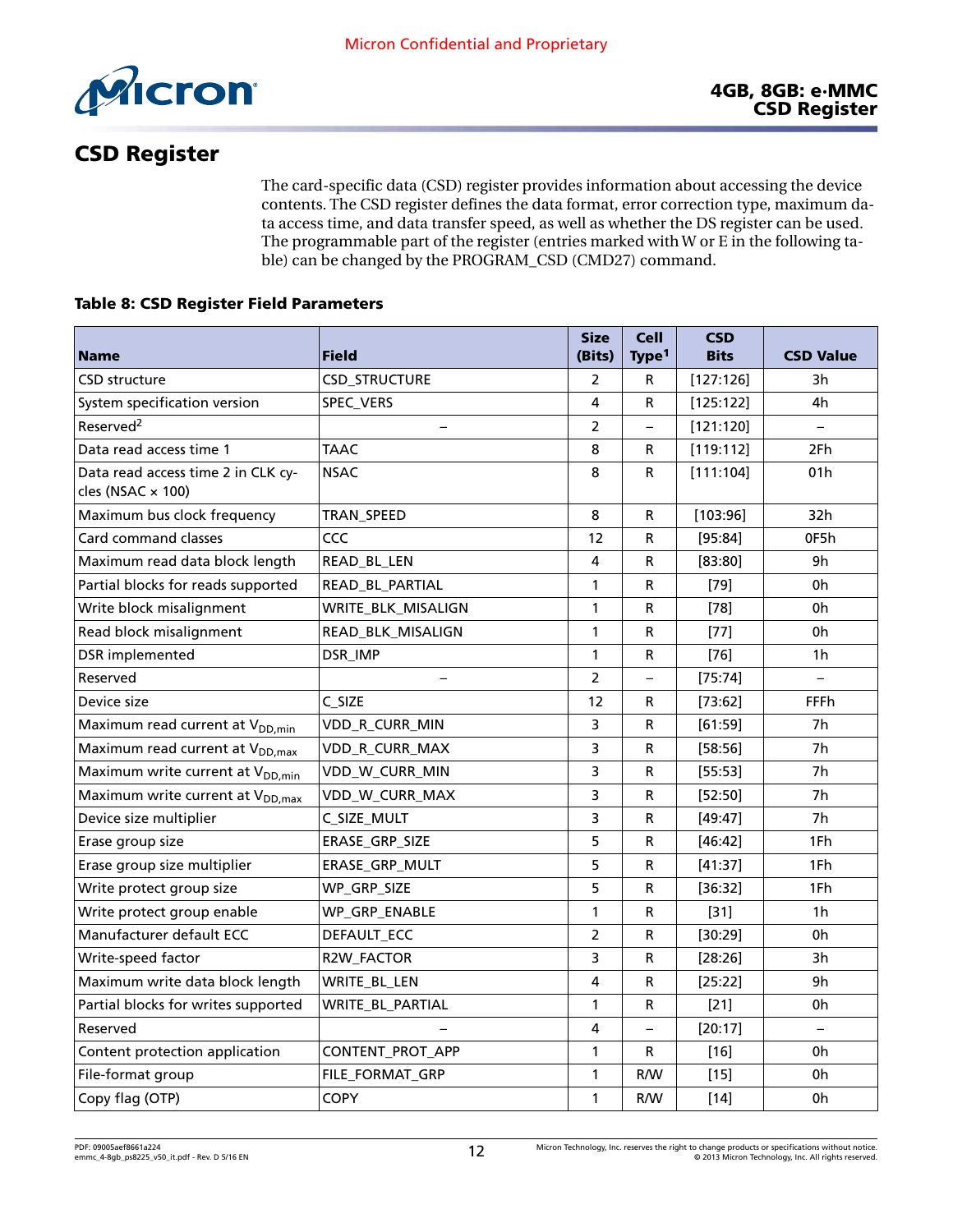<span id="page-12-0"></span>

| <b>Name</b>                | <b>Field</b>             | <b>Size</b><br>(Bits) | <b>Cell</b><br>Type <sup>1</sup> | <b>CSD</b><br><b>Bits</b> | <b>CSD Value</b> |
|----------------------------|--------------------------|-----------------------|----------------------------------|---------------------------|------------------|
| Permanent write protection | PERM WRITE PROTECT       |                       | R/W                              | $[13]$                    | 0h               |
| Temporary write protection | TMP_WRITE_PROTECT        |                       | R/W/E                            | $[12]$                    | 0h               |
| File format                | FILE_FORMAT              | 2                     | R/W                              | [11:10]                   | 0h               |
| <b>ECC</b>                 | ECC                      | $\overline{2}$        | R/W/E                            | [9:8]                     | 0h               |
| <b>CRC</b>                 | <b>CRC</b>               |                       | R/W/E                            | [7:1]                     |                  |
| Reserved                   | $\overline{\phantom{m}}$ |                       | —                                | [0]                       |                  |

Notes:  $1. R = Read-only;$ 

R/W = One-time programmable and readable;

R/W/E = Multiple writable with value kept after a power cycle, assertion of the RST\_n signal, and any CMD0 reset, and readable

2. Reserved bits should be read as 0.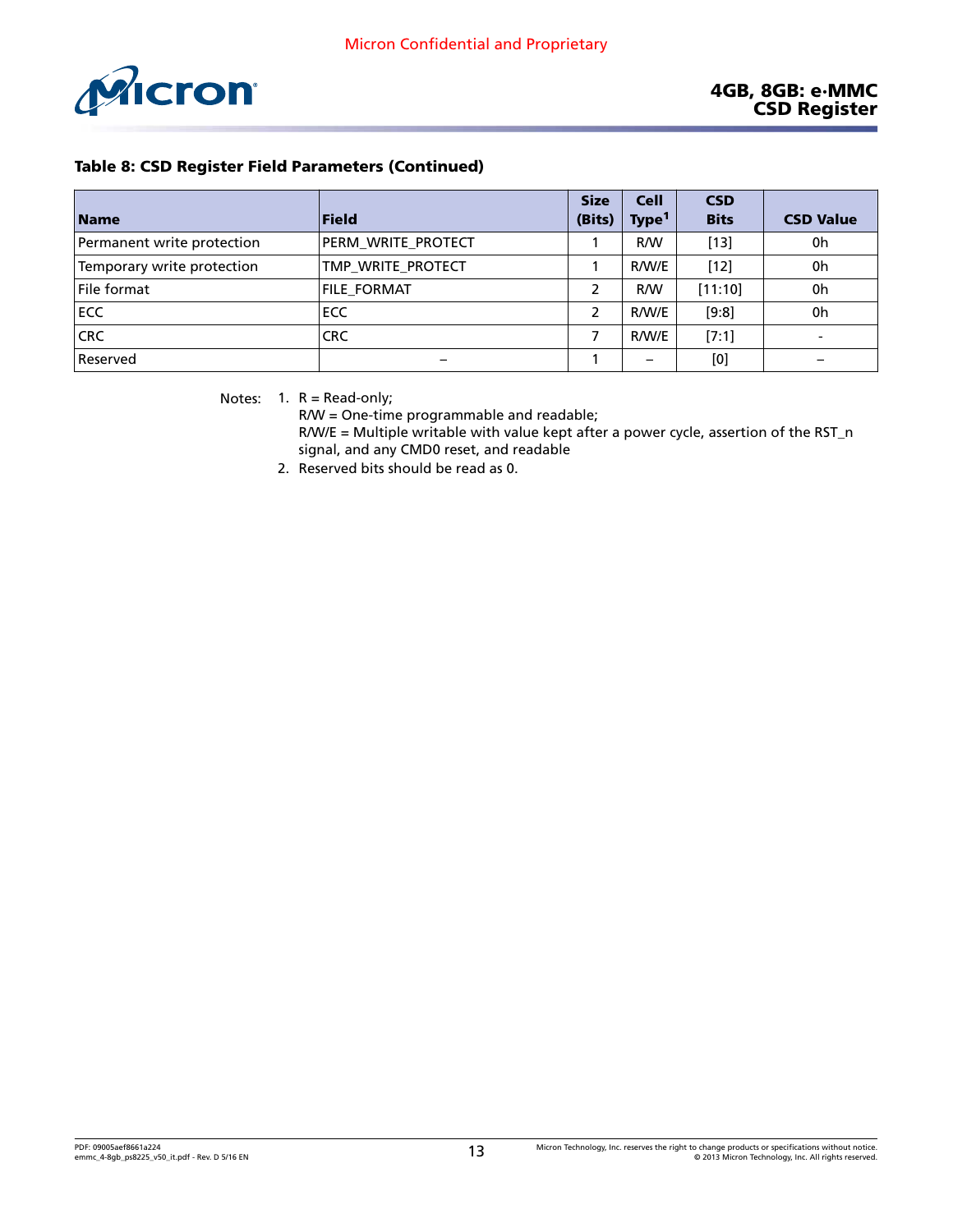

## ECSD Register

The 512-byte extended card-specific data (ECSD) register defines device properties and selected modes. The most significant 320 bytes are the properties segment. This segment defines device capabilities and cannot be modified by the host. The lower 192 bytes are the modes segment. The modes segment defines the configuration in which the device is working. The host can change the properties of modes segments using the SWITCH command.

#### Table 9: ECSD Register Field Parameters

|                                                      |                                                |    | <b>Size</b>  | <b>Cell</b>       | <b>ECSD</b>  | <b>ECSD</b>     |
|------------------------------------------------------|------------------------------------------------|----|--------------|-------------------|--------------|-----------------|
| <b>Name</b>                                          | Field                                          |    | (Bytes)      | Type <sup>2</sup> | <b>Bytes</b> | <b>Value</b>    |
| <b>Properties Segment</b>                            |                                                |    |              |                   |              |                 |
| Reserved <sup>3</sup>                                |                                                |    | 6            |                   | [511:506]    |                 |
| Extended security commands error                     | EXT_SECURITY_ERR                               |    | 1            | R                 | $[505]$      | 00h             |
| Supported command sets                               | S_CMD_SET                                      |    | 1            | R                 | $[504]$      | 01h             |
| <b>HPI</b> features                                  | <b>HPI_FEATURES</b>                            |    | 1            | R                 | $[503]$      | 01h             |
| Background operations support                        | <b>BKOPS_SUPPORT</b>                           |    | $\mathbf{1}$ | R                 | $[502]$      | 01h             |
| Max-packed read commands                             | MAX_PACKED_READS                               |    | 1            | R                 | $[501]$      | 3Fh             |
| Max-packed write commands                            | MAX_PACKED_WRITES                              |    | 1            | R                 | $[500]$      | 3Fh             |
| Data tag support                                     | DATA_TAG_SUPPORT                               |    | 1            | R                 | $[499]$      | 01h             |
| Tag unit size                                        | TAG_UNIT_SIZE                                  |    | 1            | R                 | [498]        | 03h             |
| Tag resources size                                   | TAG_RES_SIZE                                   |    | 1            | R                 | [497]        | 00h             |
| Context management capabilities                      | CONTEXT_CAPABILITIES                           |    | 1            | R                 | [496]        | 05h             |
| Large Unit Size                                      | LARGE_UNIT_SIZE_M1                             | 4G | 1            | R                 | [495]        | 01h             |
|                                                      |                                                | 8G |              |                   |              | 07h             |
| Extended partitions attribute sup-<br>port           | <b>EXT_SUPPORT</b>                             |    | 1            | R                 | $[494]$      | 03h             |
| Supported modes                                      | SUPPORTED_MODES                                |    | 1            | R                 | [493]        | 03h             |
| Field firmware update features                       | FFU_FEATURES                                   |    | 1            | R                 | $[492]$      | 00 <sub>h</sub> |
| Operation code timeout                               | OPERATION_CODE_TIMEOUT                         |    | 1            | R                 | [491]        | 00h             |
| Field firmware update arguments                      | FFU_ARG                                        |    | 4            | R                 | [490:487]    | 0000FF<br>FFh   |
| Reserved                                             |                                                |    | 181          | $\qquad \qquad -$ | [486:306]    |                 |
| Number of firmware sectors cor-<br>rectly programmed | NUMBER_OF_FW_SECTORS_CORRECT-<br>LY_PROGRAMMED |    | 4            | R                 | [305:302]    | 00h             |
| Device health report                                 | VENDOR_PROPRIETARY_HEALTH_RE-<br><b>PORT</b>   |    | 32           | R                 | [301:270]    | 00h             |
| Device life time estimation type B                   | DEVICE_LIFE_TIME_EST_TYP_B                     |    | $\mathbf{1}$ | R                 | $[269]$      | 01h             |
| Device life time estimation type A                   | DEVICE_LIFE_TIME_EST_TYP_A                     |    | $\mathbf{1}$ | R                 | [268]        | 01h             |
| Pre-end of life information                          | PRE_EOL_INFO                                   |    | 1            | R                 | $[267]$      | 01 <sub>h</sub> |
| Optimal READ size                                    | OPTIMAL_READ_SIZE                              |    | 1            | R                 | $[266]$      | 01h             |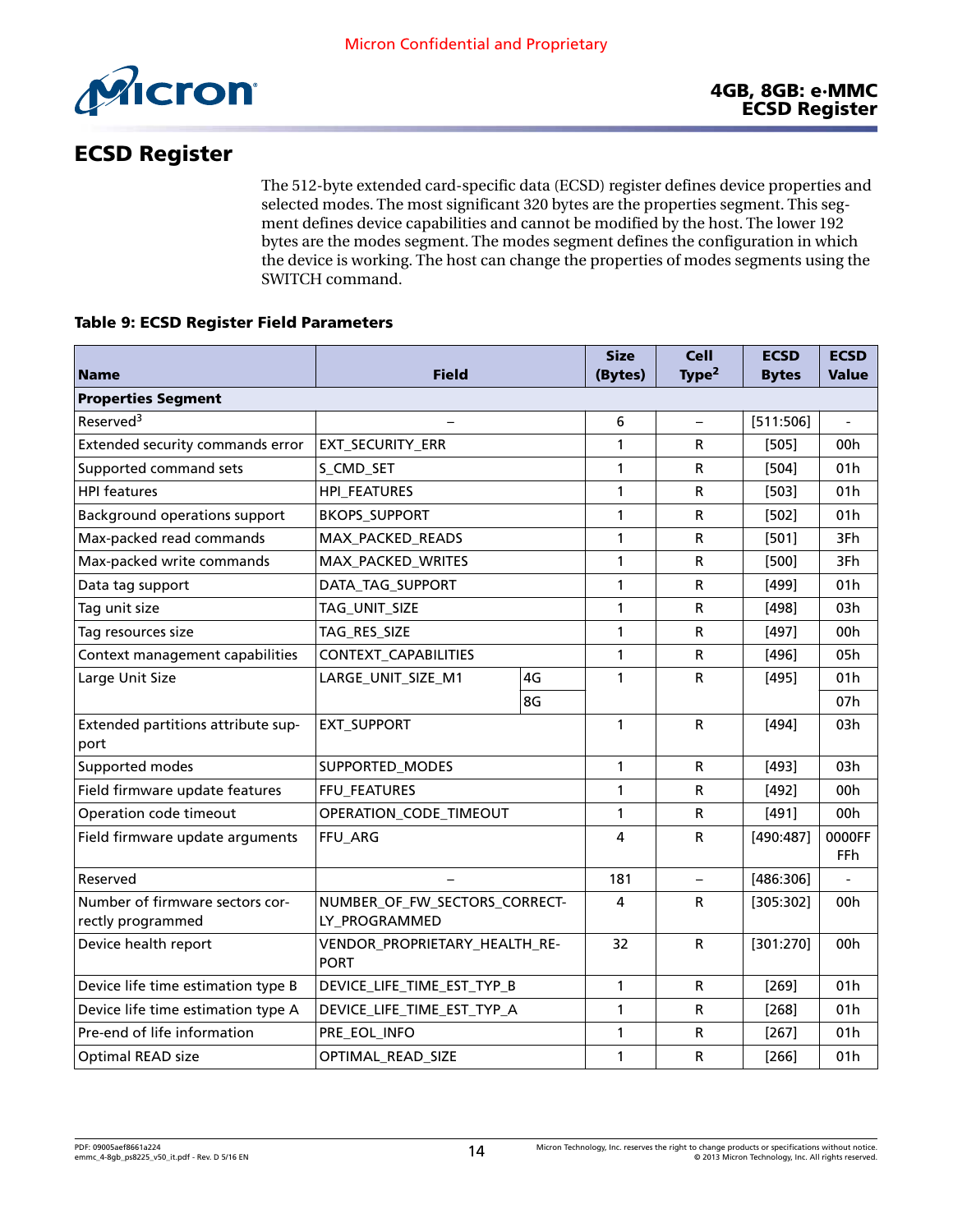

| <b>Name</b>                                                                    | <b>Field</b>               |          | <b>Size</b><br>(Bytes) | <b>Cell</b><br>Type <sup>2</sup> | <b>ECSD</b><br><b>Bytes</b> | <b>ECSD</b><br><b>Value</b> |
|--------------------------------------------------------------------------------|----------------------------|----------|------------------------|----------------------------------|-----------------------------|-----------------------------|
| Optimal WRITE size                                                             | OPTIMAL_WRITE_SIZE         | 4G       | 1                      | R                                |                             | 04h                         |
|                                                                                |                            | 8G       |                        |                                  | $[265]$                     | 08h                         |
| Optimal trim unit size                                                         | OPTIMAL_TRIM_UNIT_SIZE     |          | 1                      | $\mathsf{R}$                     | $[264]$                     | 01h                         |
| Device version                                                                 | DEVICE_VERSION             |          | $\overline{2}$         | $\mathsf{R}$                     | [263:262]                   | 0000h                       |
| Firmware version                                                               | FIRMWARE_VERSION           |          | 8                      | $\mathsf R$                      | [261:254]                   |                             |
| Power class for 200MHz, DDR at<br>$VCC = 3.6V$                                 | PWR_CL_DDR_200_360         |          | 1                      | $\mathsf R$                      | $[253]$                     | 00h                         |
| Cache size                                                                     | CACHE_SIZE                 |          | $\overline{a}$         | $\mathsf{R}$                     | [252:249]                   | 000002<br>00h               |
| Generic CMD6 timeout                                                           | GENERIC_CMD6_TIME          |          | $\mathbf{1}$           | $\mathsf{R}$                     | $[248]$                     | 19 <sub>h</sub>             |
| Power-off notification (long) time-<br>out                                     | POWER_OFF_LONG_TIME        |          | 1                      | $\mathsf R$                      | $[247]$                     | <b>FFh</b>                  |
| <b>Background operations status</b>                                            | <b>BKOPS_STATUS</b>        |          | $\mathbf{1}$           | $\mathsf{R}$                     | $[246]$                     | 00h                         |
| Number of correctly programmed<br>sectors                                      | CORRECTLY_PROG_SECTORS_NUM |          | 4                      | $\mathsf{R}$                     | [245:242]                   | 00h                         |
| First initialization time after parti-<br>tioning (first CMD1 to device ready) | INI_TIMEOUT_AP             |          | 1                      | $\mathsf{R}$                     | [241]                       | 64h                         |
| Reserved                                                                       |                            |          | 1                      | $\qquad \qquad -$                | $[240]$                     | $\overline{a}$              |
| Power class for 52 MHz, DDR at<br>3.6V                                         | PWR_CL_DDR_52_360          |          | 1                      | $\mathsf{R}$                     | $[239]$                     | 00h                         |
| Power class for 52 MHz, DDR at<br>1.95V                                        | PWR_CL_DDR_52_195          |          | $\mathbf{1}$           | $\mathsf{R}$                     | $[238]$                     | 00h                         |
| Power class for 200 MHz at 1.95V                                               | PWR_CL_200_195             |          | 1                      | $\mathsf{R}$                     | [237]                       | 00h                         |
| Power class for 200 MHz, at 1.3V                                               | PWR_CL_200_130             |          | 1                      | $\mathsf R$                      | $[236]$                     | 00h                         |
| Minimum write performance for<br>8bit at 52MHz in DDR mode                     | MIN_PERF_DDR_W_8_52        | 4G<br>8G | 1                      | $\mathsf{R}$                     | $[235]$                     | 0Bh<br>13h                  |
| Minimum read performance for 8-<br>bit at 52 MHz in DDR mode                   | MIN_PERF_DDR_R_8_52        |          | 1                      | $\mathsf{R}$                     | $[234]$                     | 00h                         |
| Reserved                                                                       |                            |          | 1                      | $\qquad \qquad -$                | [233]                       |                             |
| <b>TRIM</b> multiplier                                                         | TRIM MULT                  |          | $\mathbf{1}$           | R                                | $[232]$                     | 11h                         |
| Secure feature support                                                         | SEC_FEATURE_SUPPORT        |          | 1                      | R                                | $[231]$                     | 55h                         |
| Secure erase multiplier                                                        | SEC_ERASE_MULT             | 4G       | $\mathbf{1}$           | $\mathsf R$                      | [230]                       | 18h                         |
|                                                                                |                            | 8G       |                        |                                  |                             | 3Ah                         |
| Secure trim multiplier                                                         | SEC_TRIM_MULT              | 4G       | $\mathbf{1}$           | ${\sf R}$                        | $[229]$                     | 18h                         |
|                                                                                |                            | 8G       |                        |                                  |                             | 3Ah                         |
| <b>Boot information</b>                                                        | <b>BOOT_INFO</b>           |          | $\mathbf{1}$           | $\mathsf{R}$                     | [228]                       | 07h                         |
| Reserved                                                                       |                            |          | 1                      |                                  | [227]                       |                             |
| Boot partition size                                                            | <b>BOOT_SIZE_MULT</b>      |          | $\mathbf{1}$           | R                                | [226]                       | 80h                         |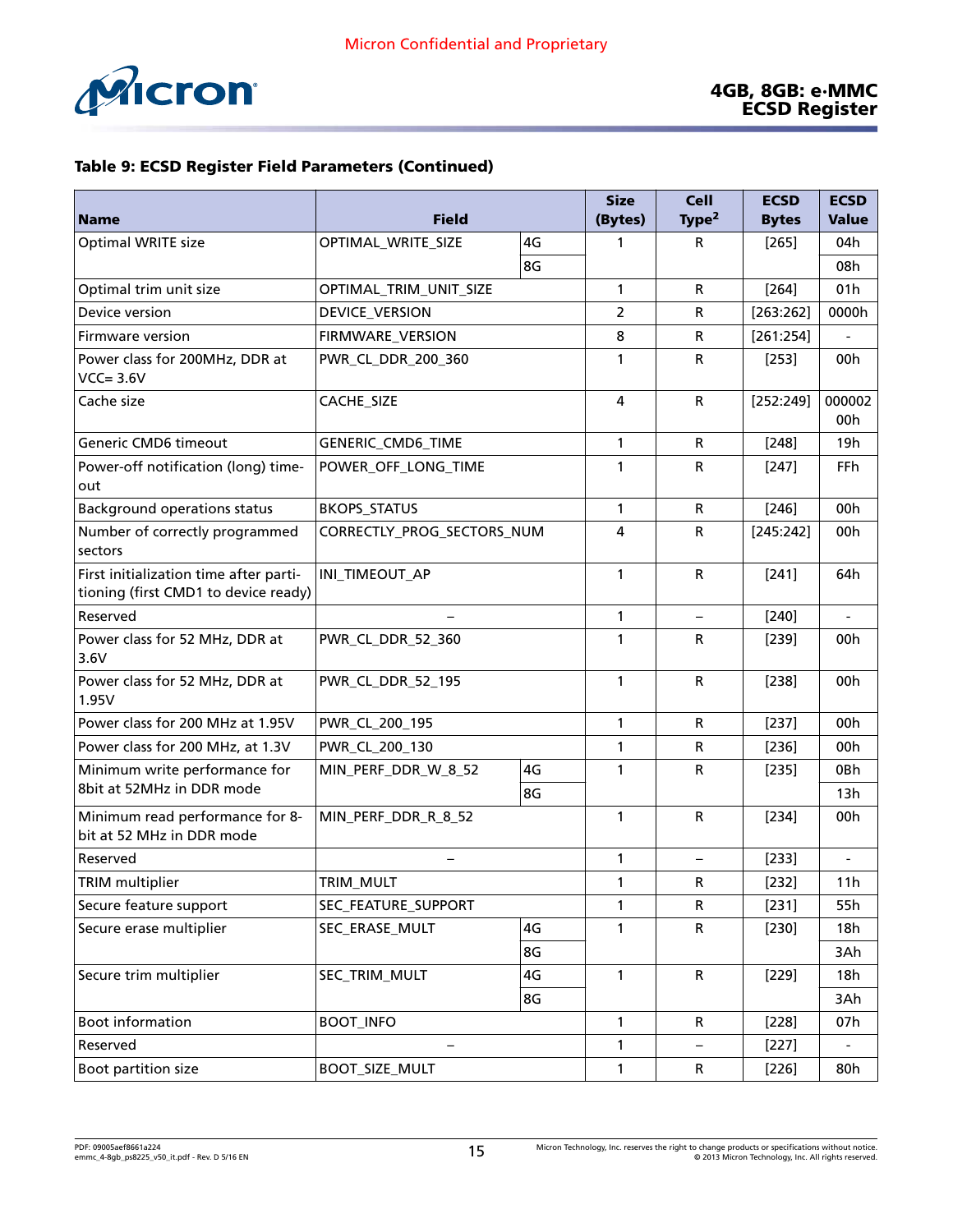

|                                                                      |                                         |    | <b>Size</b>  | <b>Cell</b>       | <b>ECSD</b>  | <b>ECSD</b>     |
|----------------------------------------------------------------------|-----------------------------------------|----|--------------|-------------------|--------------|-----------------|
| <b>Name</b>                                                          | <b>Field</b>                            |    | (Bytes)      | Type <sup>2</sup> | <b>Bytes</b> | <b>Value</b>    |
| Access size                                                          | ACC_SIZE                                | 4G | 1            | R                 | $[225]$      | 06h             |
|                                                                      |                                         | 8G |              |                   |              | 07h             |
| High-capacity erase unit size                                        | HC_ERASE_GRP_SIZE                       |    | 1            | $\mathsf{R}$      | $[224]$      | 01h             |
| High-capacity erase timeout                                          | ERASE_TIMEOUT_MULT                      |    | 1            | $\mathsf R$       | $[223]$      | 11h             |
| Reliable write-sector count                                          | REL_WR_SEC_C                            |    | 1            | $\mathsf R$       | $[222]$      | 01h             |
| High-capacity write protect group<br>size                            | HC_WP_GRP_SIZE                          |    | 1            | $\mathsf R$       | [221]        | 10 <sub>h</sub> |
| Sleep current $(V_{CC})$                                             | S_C_VCC                                 |    | $\mathbf{1}$ | $\mathsf{R}$      | $[220]$      | 08h             |
| Sleep current $(V_{CCO})$                                            | S_C_VCCQ                                |    |              | $\mathsf R$       | $[219]$      | 08h             |
| Production state awareness time-<br>out                              | PRODUCTION_STATE_AWARE-<br>NESS_TIMEOUT |    | 1            | $\mathsf R$       | $[218]$      | 14h             |
| Sleep/awake timeout                                                  | S_A_TIMEOUT                             |    | $\mathbf{1}$ | ${\sf R}$         | [217]        | 13h             |
| Sleep notification time                                              | SLEEP_NOTIFICATION_TIME                 |    | 1            | $\mathsf R$       | $[216]$      | 0Fh             |
| <b>Sector Count</b>                                                  | SEC_COUNT                               | 4G | 4            | ${\sf R}$         | [215:212]    | 0072C0<br>00h   |
|                                                                      |                                         | 8G |              |                   |              | 00E300<br>00h   |
| Reserved                                                             |                                         |    | $\mathbf{1}$ |                   | [211]        |                 |
| Minimum write performance for                                        | MIN_PERF_W_8_52                         | 4G | 1            | $\mathsf R$       | $[210]$      | 0Bh             |
| 8bit at 52MHz                                                        |                                         | 8G |              |                   |              | 13h             |
| Minimum read performance for 8-<br>bit at 52 MHz                     | MIN_PERF_R_8_52                         |    | $\mathbf{1}$ | ${\sf R}$         | $[209]$      | 08h             |
| Minimum write performance for                                        | MIN_PERF_W_8_26_4_52                    | 4G | $\mathbf{1}$ | ${\sf R}$         | $[208]$      | 0Ch             |
| 8bit at 26MHz, for 4bit at 52MHz                                     |                                         | 8G |              |                   |              | 14 <sub>h</sub> |
| Minimum read performance for 8-<br>bit at 26 MHz and 4-bit at 52 MHz | MIN_PERF_R_8_26_4_52                    |    | $\mathbf{1}$ | ${\sf R}$         | $[207]$      | 08h             |
| Minimum write performance for                                        | MIN_PERF_W_4_26                         | 4G | $\mathbf{1}$ | ${\sf R}$         | $[206]$      | 0Bh             |
| 4bit at 26MHz                                                        |                                         | 8G |              |                   |              | 14 <sub>h</sub> |
| Minimum read performance for 4-<br>bit at 26 MHz                     | MIN_PERF_R_4_26                         |    | 1            | $\mathsf R$       | $[205]$      | 08h             |
| Reserved                                                             |                                         |    | $\mathbf{1}$ |                   | $[204]$      |                 |
| Power class for 26 MHz at 3.6V                                       | PWR_CL_26_360                           |    | 1            | R                 | $[203]$      | 00h             |
| Power class for 52 MHz at 3.6V                                       | PWR_CL_52_360                           |    | 1            | $\mathsf R$       | $[202]$      | 00h             |
| Power class for 26 MHz at 1.95V                                      | PWR_CL_26_195                           |    | 1            | R                 | $[201]$      | 00h             |
| Power class for 52 MHz at 1.95V                                      | PWR_CL_52_195                           |    | 1            | $\mathsf R$       | $[200]$      | 00h             |
| Partition switching timing                                           | PARTITION_SWITCH_TIME                   |    | 1            | R                 | $[199]$      | 03h             |
| Out-of-interrupt busy timing                                         | OUT_OF_INTERRUPT_TIME                   |    | 1            | $\mathsf R$       | [198]        | 0Ah             |
| I/O driver strength                                                  | DRIVER_STRENGTH                         |    | 1            | R                 | $[197]$      | 1Fh             |
| Card type                                                            | CARD_TYPE                               |    | 1            | $\mathsf R$       | [196]        | 57h             |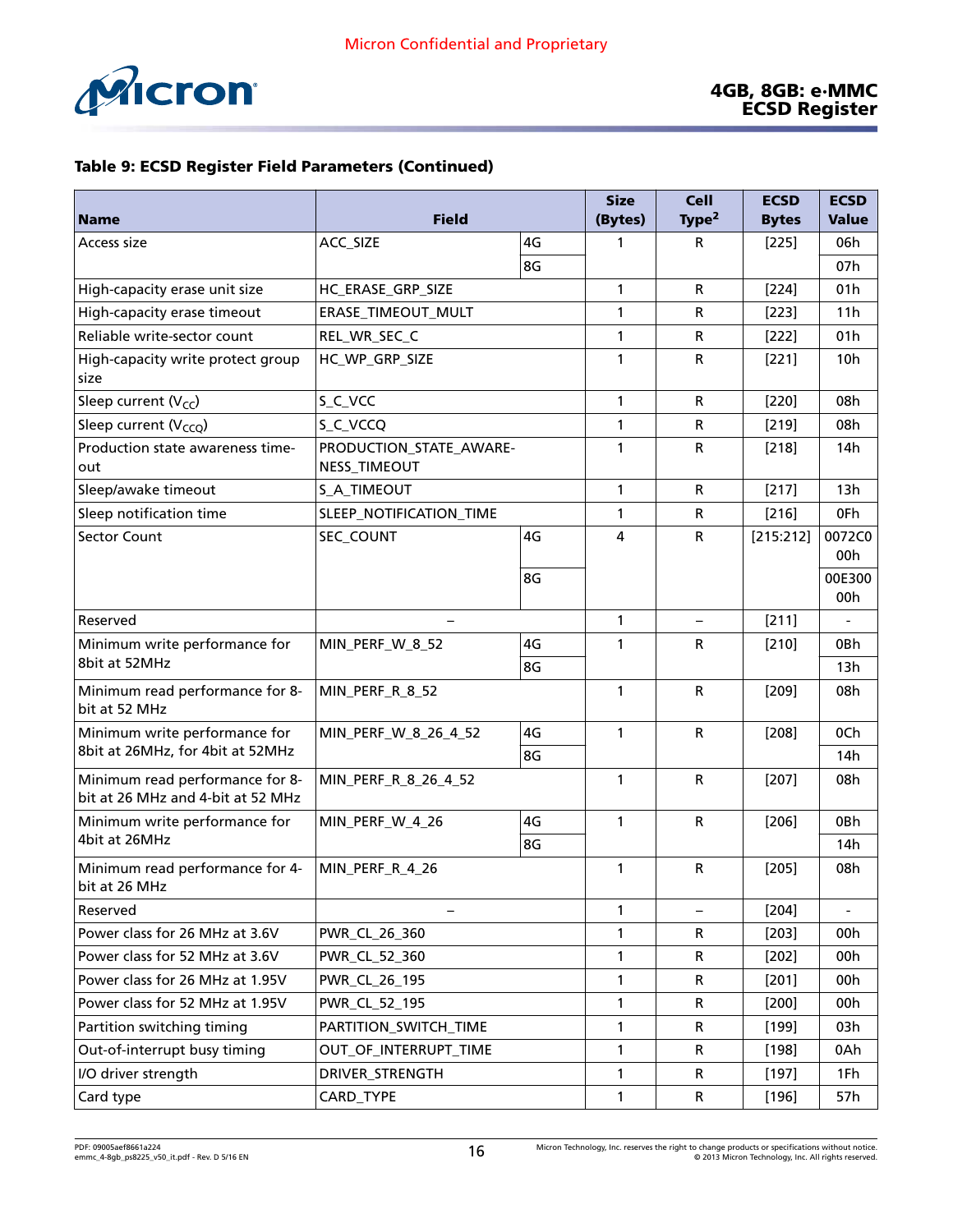|                                                 |                          | <b>Size</b>  | <b>Cell</b>                 | <b>ECSD</b>     | <b>ECSD</b>  |     |
|-------------------------------------------------|--------------------------|--------------|-----------------------------|-----------------|--------------|-----|
| <b>Name</b>                                     | <b>Field</b>             | (Bytes)      | Type <sup>2</sup>           | <b>Bytes</b>    | <b>Value</b> |     |
| Reserved                                        |                          | 1            |                             | [195]           |              |     |
| <b>CSD structure version</b>                    | CSD_STRUCTURE            |              | $\mathbf{1}$                | R               | $[194]$      | 02h |
| Reserved                                        |                          |              | $\mathbf{1}$                |                 | $[193]$      |     |
| <b>Extended CSD revision</b>                    | EXT_CSD_REV              |              | 1                           | R               | $[192]$      | 07h |
| <b>Modes Segment</b>                            |                          |              |                             |                 |              |     |
| Command set                                     | CMD_SET                  |              | $\mathbf{1}$                | R/W/E_P         | $[191]$      | 00h |
| Reserved                                        |                          |              | $\mathbf{1}$                |                 | [190]        |     |
| Command set revision                            | CMD_SET_REV              |              | $\mathbf{1}$                | R               | $[189]$      | 00h |
| Reserved                                        |                          |              | $\mathbf{1}$                |                 | $[188]$      |     |
| Power class                                     | POWER_CLASS              |              | $\mathbf{1}$                | R/W/E_P         | $[187]$      | 00h |
| Reserved                                        | —                        |              | $\mathbf{1}$                |                 | $[186]$      |     |
| High-speed interface timing                     | <b>HS_TIMING</b>         |              | $\mathbf{1}$                | R/W/E_P         | $[185]$      | 00h |
| Reserved                                        | $\overline{\phantom{0}}$ |              | $\mathbf{1}$                |                 | $[184]$      |     |
| Bus width mode                                  | <b>BUS_WIDTH</b>         |              | $\mathbf{1}$                | W/E_P           | $[183]$      | 00h |
| Reserved                                        |                          |              | $\mathbf{1}$                |                 | $[182]$      |     |
| Erased memory content                           | ERASED_MEM_CONT          | $\mathbf{1}$ | R                           | $[181]$         | 00h          |     |
| Reserved                                        |                          | $\mathbf{1}$ |                             | $[180]$         |              |     |
| Partition configuration                         | PARTITION_CONFIG         | $\mathbf{1}$ | R/W/E,<br>R/W/E_P           | $[179]$         | 00h          |     |
| Boot configuration protection                   | <b>BOOT_CONFIG_PROT</b>  | $\mathbf{1}$ | R/W,<br>R/W/C_P             | $[178]$         | 00h          |     |
| Boot bus width                                  | BOOT_BUS_WIDTH           | $\mathbf{1}$ | R/W/E                       | $[177]$         | 00h          |     |
| Reserved                                        |                          | $\mathbf{1}$ |                             | [176]           |              |     |
| High-density erase group definition             | ERASE_GROUP_DEF          | $\mathbf{1}$ | R/W/E_P                     | $[175]$         | 00h          |     |
| Boot write protection status regis-<br>ters     | <b>BOOT_WP_STATUS</b>    |              | 1                           | R               | $[174]$      | 00h |
| Boot area write protection register             | <b>BOOT_WP</b>           |              | 1                           | R/W,<br>R/W/C_P | $[173]$      | 00h |
| Reserved                                        |                          | 1            |                             | $[172]$         |              |     |
| User write protection register                  | USER_WP                  | $\mathbf{1}$ | R/W,<br>R/W/C_P,<br>R/W/E_P | $[171]$         | 00h          |     |
| Reserved                                        |                          | $\mathbf{1}$ |                             | $[170]$         |              |     |
| Firmware configuration                          | FW_CONFIG                | $\mathbf{1}$ | R/W                         | $[169]$         | 00h          |     |
| <b>RPMB Size</b>                                | RPMB_SIZE_MULT           | 4G           | $\mathbf{1}$                | R               | [168]        | 04h |
|                                                 |                          | 8G           |                             |                 |              | 20h |
| Write reliability setting register <sup>4</sup> | WR_REL_SET               | $\mathbf{1}$ | R/W                         | $[167]$         | 1Fh          |     |
| Write reliability parameter register            | WR_REL_PARAM             |              | $\mathbf{1}$                | R               | $[166]$      | 15h |
| <b>SANITIZE START operation</b>                 | SANITIZE_START           | $\mathbf{1}$ | W/E_P                       | [165]           | 00h          |     |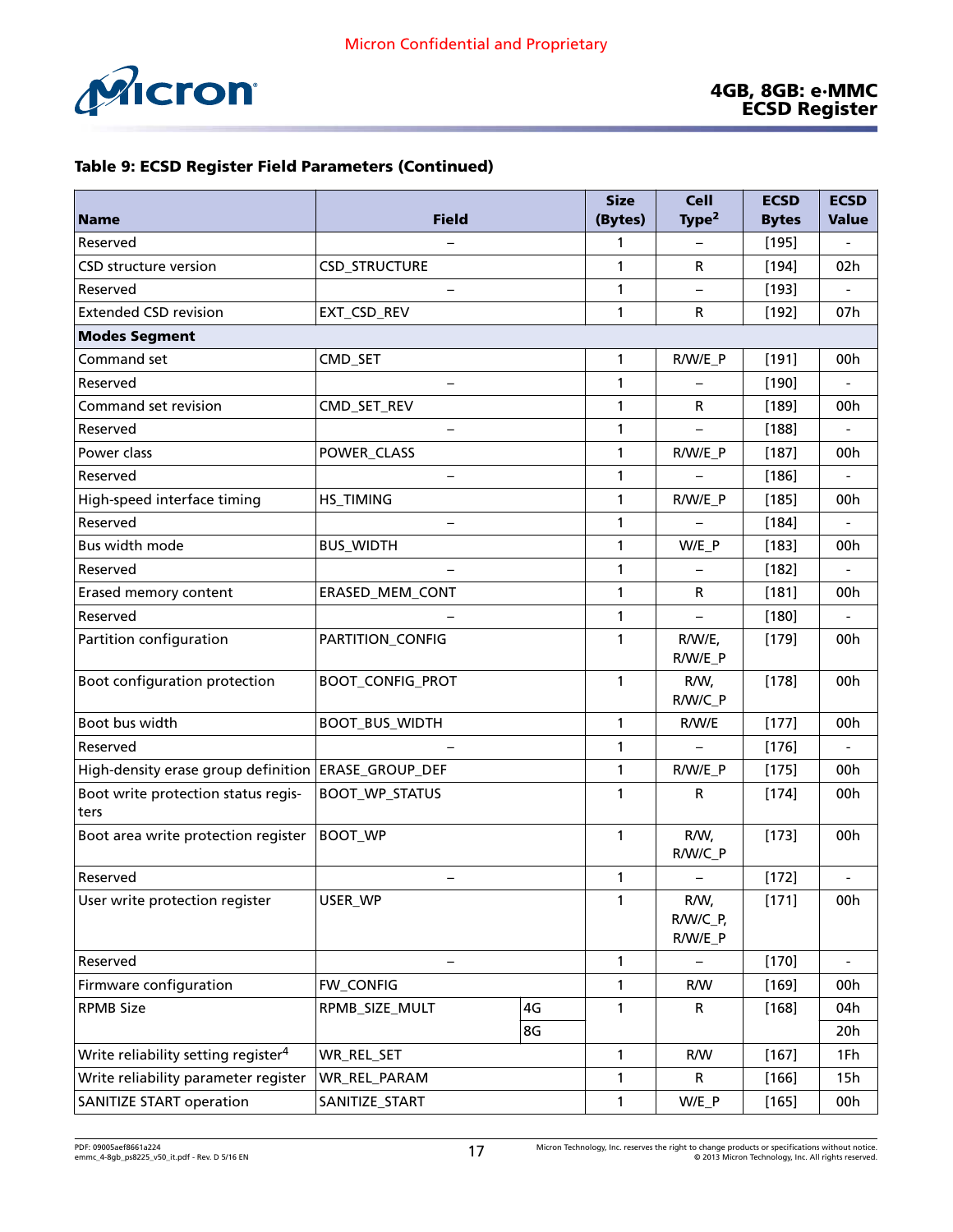

|                                                               | <b>Field</b>                |                | <b>Size</b>  | <b>Cell</b>                         | <b>ECSD</b>  | <b>ECSD</b>              |
|---------------------------------------------------------------|-----------------------------|----------------|--------------|-------------------------------------|--------------|--------------------------|
| <b>Name</b>                                                   |                             |                | (Bytes)      | Type <sup>2</sup>                   | <b>Bytes</b> | <b>Value</b>             |
| Manually start background opera-<br>tions                     | <b>BKOPS_START</b>          |                | 1            | W/E_P                               | $[164]$      | 00h                      |
| Enable background operations<br>handshake                     | <b>BKOPS_EN</b>             |                | 1            | R/W                                 | $[163]$      | 00h                      |
| Hardware reset function                                       | RST_n_FUNCTION              |                | $\mathbf{1}$ | R/W                                 | [162]        | 00h                      |
| HPI management                                                | HPI_MGMT                    |                | 1            | R/W/E_P                             | [161]        | 00h                      |
| Partitioning support                                          | PARTITIONING_SUPPORT        |                | 1            | R                                   | $[160]$      | 07h                      |
| Max enhanced area size                                        | MAX_ENH_SIZE_MULT           | 4G             | 3            | $\mathsf{R}$                        | [159:157]    | 0000E5                   |
|                                                               |                             |                |              |                                     |              | h                        |
|                                                               |                             | 8G             |              |                                     |              | 0001C9<br>h              |
| Partitions attribute                                          | PARTITIONS_ATTRIBUTE        |                | $\mathbf{1}$ | R/W                                 | $[156]$      | 00h                      |
| Partitioning setting                                          | PARTITION_SETTING_COMPLETED |                | 1            | R/W                                 | $[155]$      | 00h                      |
| General-purpose partition size                                | GP_SIZE_MULT_GP3            |                | 12           | R/W                                 | [154:152]    | 00h                      |
|                                                               | GP_SIZE_MULT_GP2            |                |              |                                     | [151:149]    | 00h                      |
|                                                               | GP_SIZE_MULT_GP1            |                |              |                                     | [148:146]    | 00h                      |
|                                                               | GP_SIZE_MULT_GP0            |                |              |                                     | [145:143]    | 00h                      |
| Enhanced user data area size                                  | ENH_SIZE_MULT               | 3              | R/W          | [142:140]                           | 00h          |                          |
| Enhanced user data start address                              | ENH_START_ADDR              |                | 4            | R/W                                 | [139:136]    | 00h                      |
| Reserved                                                      |                             |                | 1            |                                     | $[135]$      |                          |
| Bad block management mode                                     | SEC_BAD_BLK_MGMNT           |                | 1            | R/W                                 | $[134]$      | 00h                      |
| Production state awareness                                    | PRODUCTION_STATE_AWARENESS  |                | $\mathbf{1}$ | R/W/E                               | [133]        | 00h                      |
| Package case temperature is con-<br>trolled                   | <b>TCASE_SUPPORT</b>        |                | 1            | W/E P                               | $[132]$      | 00h                      |
| Periodic wake-up                                              | PERIODIC_WAKEUP             |                | $\mathbf{1}$ | R/W/E                               | $[131]$      | 00h                      |
| Program CID/CSD in DDR mode sup-<br>port                      | PROGRAM_CID_CSD_DDR_SUPPORT |                | 1            | R                                   | [130]        | 01 <sub>h</sub>          |
| Reserved                                                      |                             |                | 2            |                                     | [129:128]    |                          |
| Vendor specific fields                                        | VENDOR_SPECIFIC_FIELD       |                | 64           | <vendor<br>specific&gt;</vendor<br> | [127:64]     | $\overline{\phantom{a}}$ |
| Native sector size                                            | NATIVE_SECTOR_SIZE          |                | $\mathbf{1}$ | R                                   | $[63]$       | 00h                      |
| Sector size emulation                                         | USE_NATIVE_SECTOR           |                | 1            | R/W                                 | $[62]$       | 00h                      |
| Sector size                                                   | DATA_SECTOR_SIZE            |                | 1            | R                                   | $[61]$       | 00h                      |
| 1st initialization after disabling sec-<br>tor size emulation | INI_TIMEOUT_EMU             |                | $\mathbf{1}$ | R                                   | [60]         | 00h                      |
| Class 6 commands control                                      | CLASS_6_CTRL                |                | $\mathbf{1}$ | R/W/E_P                             | $[59]$       | 00h                      |
| Number of addressed group to be<br>released                   | DYNCAP_NEEDED               |                | $\mathbf{1}$ | R                                   | $[58]$       | 00h                      |
| <b>Exception events control</b>                               | EXCEPTION_EVENTS_CTRL       | $\overline{2}$ | R/W/E_P      | [57:56]                             | 00h          |                          |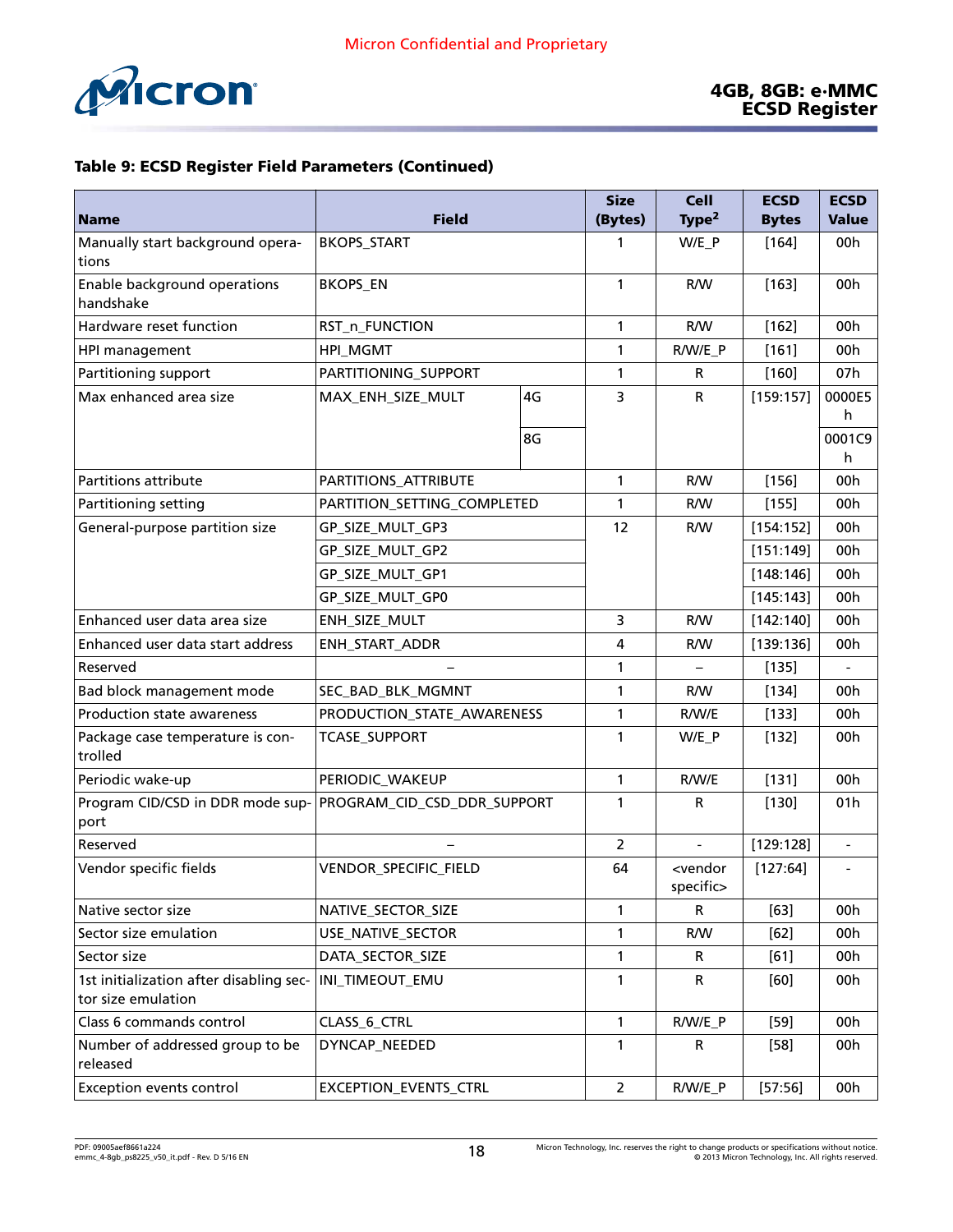

|                                      |                                 | <b>Size</b>    | <b>Cell</b>       | <b>ECSD</b>  | <b>ECSD</b>  |        |
|--------------------------------------|---------------------------------|----------------|-------------------|--------------|--------------|--------|
| <b>Name</b>                          | <b>Field</b>                    | (Bytes)        | Type <sup>2</sup> | <b>Bytes</b> | <b>Value</b> |        |
| <b>Exception events status</b>       | <b>EXCEPTION_EVENTS_STATUS</b>  | 2              | R.                | [55:54]      | 00h          |        |
| <b>Extended partitions attribute</b> | EXT_PARTITIONS_ATTRIBUTE        | 2              | R/W               | [53:52]      | 00h          |        |
| Context configuration                | <b>CONTEXT_CONF ID#14</b>       |                | 15                | R/W/E_P      | $[51]$       | 00h    |
|                                      | <b>CONTEXT_CONF ID#13</b>       |                |                   |              | $[50]$       | 00h    |
|                                      | <b>CONTEXT_CONF ID#12</b>       |                |                   |              | $[49]$       | 00h    |
|                                      | <b>CONTEXT_CONF ID#11</b>       |                |                   |              | $[48]$       | 00h    |
|                                      | <b>CONTEXT_CONF ID#10</b>       |                |                   |              | $[47]$       | 00h    |
|                                      | <b>CONTEXT_CONF ID#9</b>        |                |                   |              | $[46]$       | 00h    |
|                                      | <b>CONTEXT_CONF ID#8</b>        |                |                   |              | $[45]$       | 00h    |
|                                      | <b>CONTEXT_CONF ID#7</b>        |                |                   |              | $[44]$       | 00h    |
|                                      | <b>CONTEXT_CONF ID#6</b>        |                |                   |              | $[43]$       | 00h    |
|                                      | <b>CONTEXT_CONF ID#5</b>        |                |                   |              | $[42]$       | 00h    |
|                                      | <b>CONTEXT_CONF ID#4</b>        |                |                   |              | $[41]$       | 00h    |
|                                      | <b>CONTEXT_CONF ID#3</b>        |                |                   |              | $[40]$       | 00h    |
|                                      | <b>CONTEXT_CONF ID#2</b>        |                |                   |              | $[39]$       | 00h    |
|                                      | <b>CONTEXT_CONF ID#1</b>        |                |                   |              | $[38]$       | 00h    |
|                                      | <b>CONTEXT_CONF ID#0</b>        |                |                   | $[37]$       | 00h          |        |
| Packed command status                | PACKED_COMMAND_STATUS           | $\mathbf{1}$   | R                 | $[36]$       | 00h          |        |
| Packed command failure index         | PACKED_FAILURE_INDEX            | 1              | R                 | $[35]$       | 00h          |        |
| Power-off notification               | POWER_OFF_NOTIFICATION          | 1              | R/W/E_P           | $[34]$       | 00h          |        |
| Control to turn the Cache ON/OFF     | CACHE_CTRL                      | 1              | R/W/E_P           | $[33]$       | 00h          |        |
| Flushing of the cache                | FLUSH_CACHE                     | 1              | $W/E_P$           | $[32]$       | 00h          |        |
| Reserved                             |                                 |                | 1                 |              | $[31]$       |        |
| Mode configuration                   | MODE_CONFIG                     |                | 1                 | R/W/E_P      | $[30]$       | 00h    |
| Mode operation codes                 | MODE_OPERATION_CODES            | 1              | W/E_P             | $[29]$       | 00h          |        |
| Reserved                             |                                 | $\overline{2}$ |                   | [28:27]      |              |        |
| Field firmware update status         | FFU_STATUS                      | 1              | R                 | $[26]$       | 00h          |        |
| Pre-loading data size                | PRE_LOADING_DATA_SIZE           | 4              | R/W/E_P           | [25:22]      | 00h          |        |
| Max pre-loading data size            | MAX_PRE_LOADING_DA-             | 4G             | 4                 | R            | [21:18]      | 0038E0 |
|                                      | TA_SIZE                         |                |                   |              |              | 00h    |
|                                      |                                 | 8G             |                   |              |              | 006F80 |
|                                      |                                 |                |                   |              |              | 00h    |
| Product state awareness enable-      | PRODUCT_STATE_AWARENESS_ENABLE- |                | $\mathbf{1}$      | R/W/E & R    | $[17]$       | 01h    |
| ment                                 | <b>MENT</b>                     |                |                   |              |              |        |
| Secure removal type                  | SECURE_REMOVAL_TYPE             |                | $\mathbf{1}$      | R/W/E & R    | $[16]$       | 01h    |
| Reserved                             |                                 | 16             |                   | [15:0]       | 00h          |        |

Notes: 1. Some of the register values in this table are not valid. They will be updated in the future with the correct values.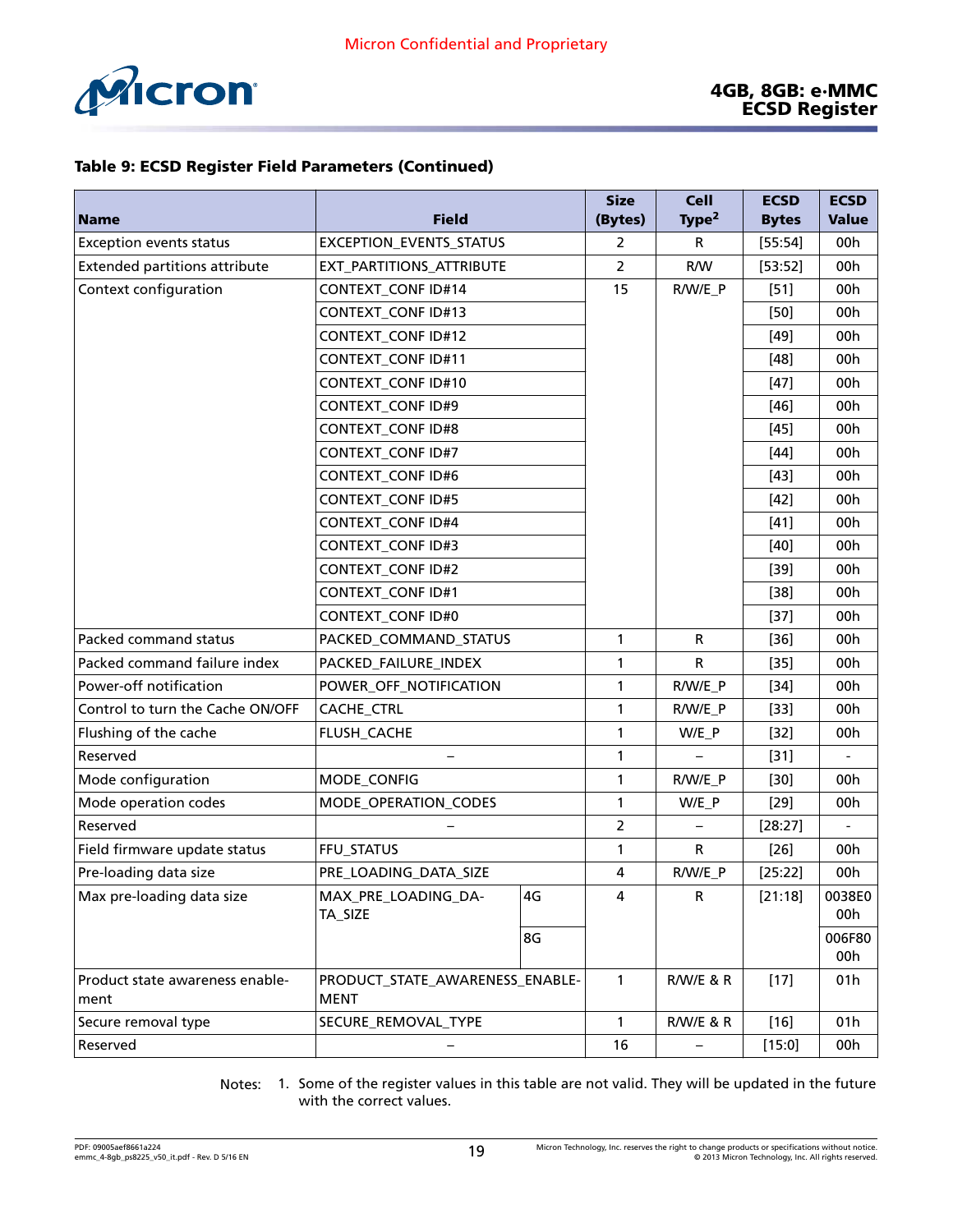<span id="page-19-0"></span>

2.  $R = Read-only;$ 

R/W = One-time programmable and readable;

R/W/E = Multiple writable with the value kept after a power cycle, assertion of the RST\_n signal, and any CMD0 reset, and readable;

R/W/C\_P = Writable after the value is cleared by a power cycle and assertion of the RST\_n signal (the value not cleared by CMD0 reset) and readable;

 $R/W/E_P$  = Multiple writable with the value reset after a power cycle, assertion of the RST\_n signal, and any CMD0 reset, and readable;

 $W/E_P$  = Multiple writable with the value reset after power cycle, assertion of the RST\_n signal, and any CMD0 reset, and not readable

- 3. Reserved bits should be read as 0.
- 4. Micron has tested power failure under best-application knowledge conditions with positive results. Customers may request a dedicated test for their specific application condition. Micron set this register during factory test and used the one-time programming option.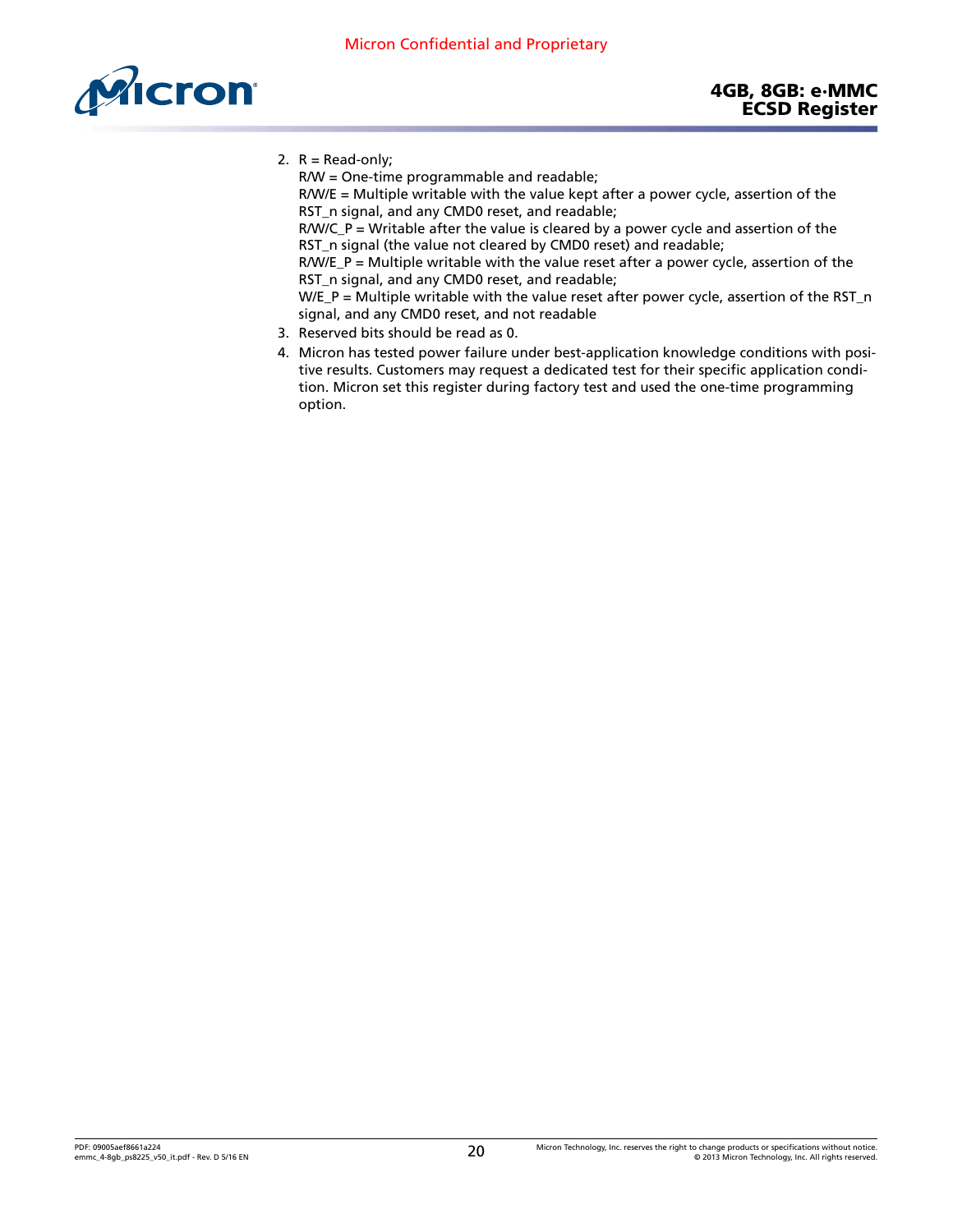

# DC Electrical Specifications – Device Power

The device current consumption for various device configurations is defined in the power class fields of the ECSD register.

 $V_{CC}$  is used for the NAND Flash device and its interface voltage;  $V_{CCO}$  is used for the controller and the e.MMC interface voltage.



#### Figure 6: Device Power Diagram

#### Table 10: Absolute Maximum Ratings

| Parameters          | Symbol           | <b>Min</b> | <b>Max</b> | Unit    |
|---------------------|------------------|------------|------------|---------|
| Voltage input       | V <sub>IN</sub>  | $-0.6$     | 4.6        |         |
| $ V_{CC}$ supply    | V <sub>CC</sub>  | $-0.6$     | 4.6        |         |
| $ V_{CCQ}$ supply   | V <sub>CCQ</sub> | $-0.6$     | 4.6        |         |
| Storage temperature | $\sqrt{5}$       | -40        | 85         | $\circ$ |

Note: 1. Voltage on any pin relative to  $V_{SS}$ .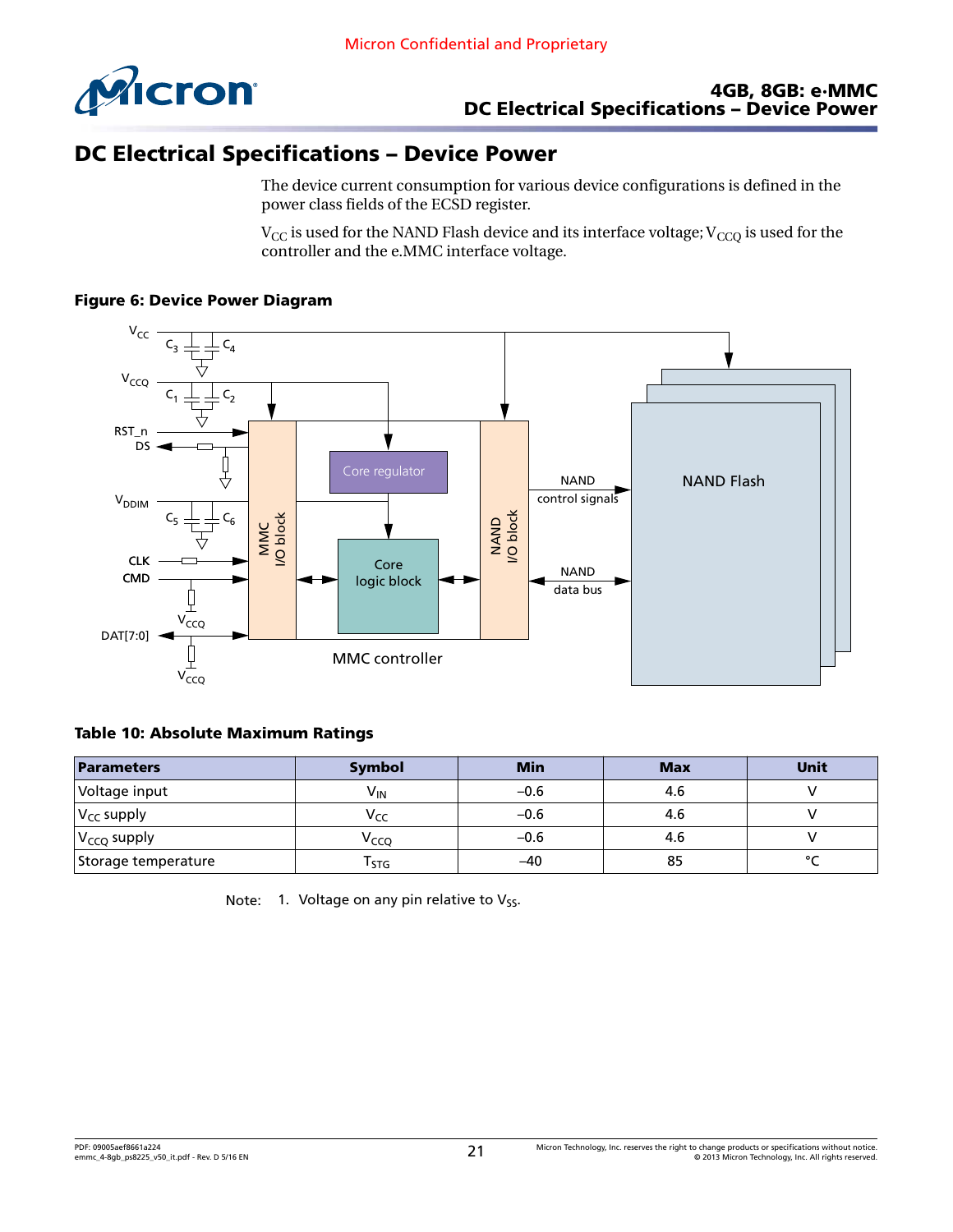![](_page_21_Picture_1.jpeg)

#### 4GB, 8GB: e·MMC DC Electrical Specifications – Device Power

| <b>Parameter</b>                                | <b>Symbol</b>  | <b>Min</b>  | <b>Max</b> | <b>Typ</b> | <b>Units</b> | <b>Notes</b>   |
|-------------------------------------------------|----------------|-------------|------------|------------|--------------|----------------|
| Pull-up resistance: CMD                         | R CMD          | 4.7         | 50         | 10         | kΩ           |                |
| Pull-up resistance: DAT[7:0]                    | R DAT          | 10          | 50         | 50         | kΩ           |                |
| Pull-up resistance: RST_n                       | R_RST_n        | 4.7         | 50         | 50         | kΩ           | 2              |
| CLK/CMD/DS/DAT[7:0] impedance                   |                | 45          | 55         | 50         | Ω            | 3              |
| Serial resistance on CLK                        | SR CLK         | 0           | 47         | 22         | Ω            |                |
| Serial resistance on DS                         | SR_DS          | $\mathbf 0$ | 47         | 22         | Ω            | 4              |
| Pull-down resistance: DS                        | R DS           | 10          | 100        |            | kΩ           |                |
| $VCCO$ capacitor                                | C <sub>1</sub> | 2.2         | 4.7        | 2.2        | μF           | 5              |
|                                                 | C <sub>2</sub> | 0.1         | 0.22       | 0.1        |              |                |
| $V_{CC}$ capacitor                              | C <sub>3</sub> | 2.2         | 4.7        | 2.2        | μF           | 6              |
|                                                 | C <sub>4</sub> | 0.1         | 0.22       | 0.1        |              |                |
| V <sub>DDIM</sub> capacitor (C <sub>rea</sub> ) | C <sub>5</sub> |             | 4.7        |            | μF           | $\overline{7}$ |
|                                                 | C <sub>6</sub> | 0.1         | 0.1        | 0.1        |              |                |

#### Table 11: Capacitor and Resistance Specifications

Notes: 1. Used to prevent bus floating.

- 2. If host does not use H/W RESET (RST\_n), pull-up resistance is not needed on RST\_n line (Extended\_CSD[162] = 00h).v
- 3. Impedance match.
- 4. Recommended in order to compensate eventual impedance mismatch on the PCB.
- 5. The coupling capacitor should be connected with  $V_{CCQ}$  and  $V_{SSQ}$  as closely as possible.
- 6. The coupling capacitor should be connected with  $V_{CC}$  and  $V_{SS}$  as closely as possible.
- 7. The coupling capacitor should be connected with  $V_{DDIM}$  and  $V_{SS}$  as closely as possible.